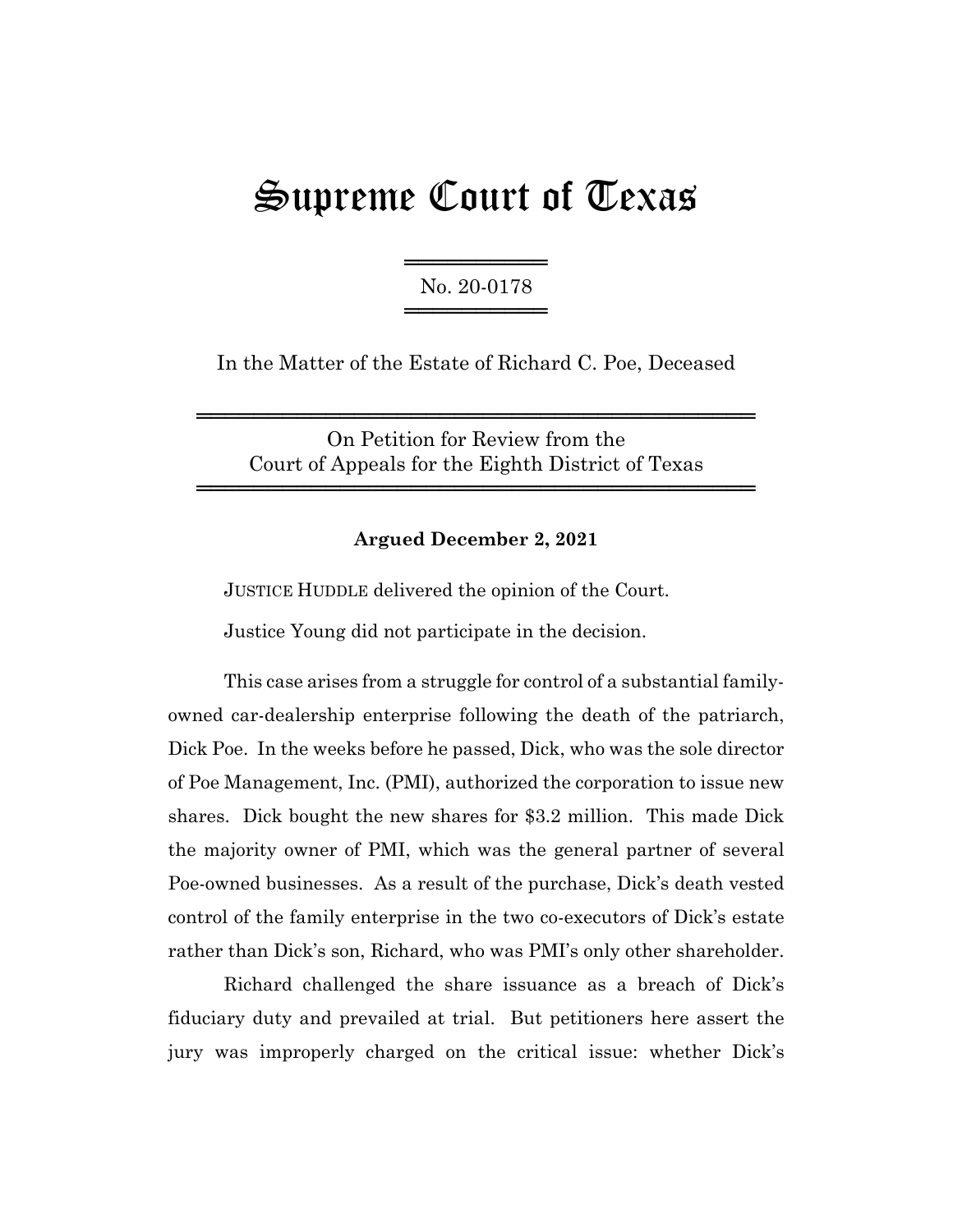admittedly self-dealing share issuance was fair to PMI and, therefore, valid and enforceable under Texas Business Organizations Code Section 21.418(b). Petitioners also contend the probate court improperly submitted a theory of liability not recognized in Texas law: that Dick, as PMI's sole director, owed Richard an "informal" fiduciary duty to manage PMI in Richard's best interest. We agree with petitioners that the probate court erred in charging the jury in both respects, and we hold that the errors were harmful. We therefore reverse and remand for a new trial.

## **I. Background**

Richard C. Poe, popularly known as "Dick Poe," was a businessman and third-generation car dealer in El Paso. Dick was involved in the daily operations of the car dealerships well into his eighties and until the time of his death. Dick had two sons, and, for many years, the older of the two, Richard C. Poe II,<sup>1</sup> believed he would succeed Dick as the person who controlled the enterprise. But shortly before Dick's death, things changed.

Dick structured his many businesses to consolidate control in a single entity: PMI, a Texas corporation he formed in 2007. At the time of Dick's death, PMI was the general partner of five limited partnerships, three of which owned and operated car dealerships in El Paso—Dick Poe Toyota, Dick Poe Chrysler, and Dick Poe Dodge. Another of the limited partnerships owned the property on which Dick Poe Toyota was located, as well as a shopping center. The fifth was a

<sup>&</sup>lt;sup>1</sup> For convenience, we refer to the father, Richard C. Poe, as "Dick," and the son, Richard C. Poe II, as "Richard."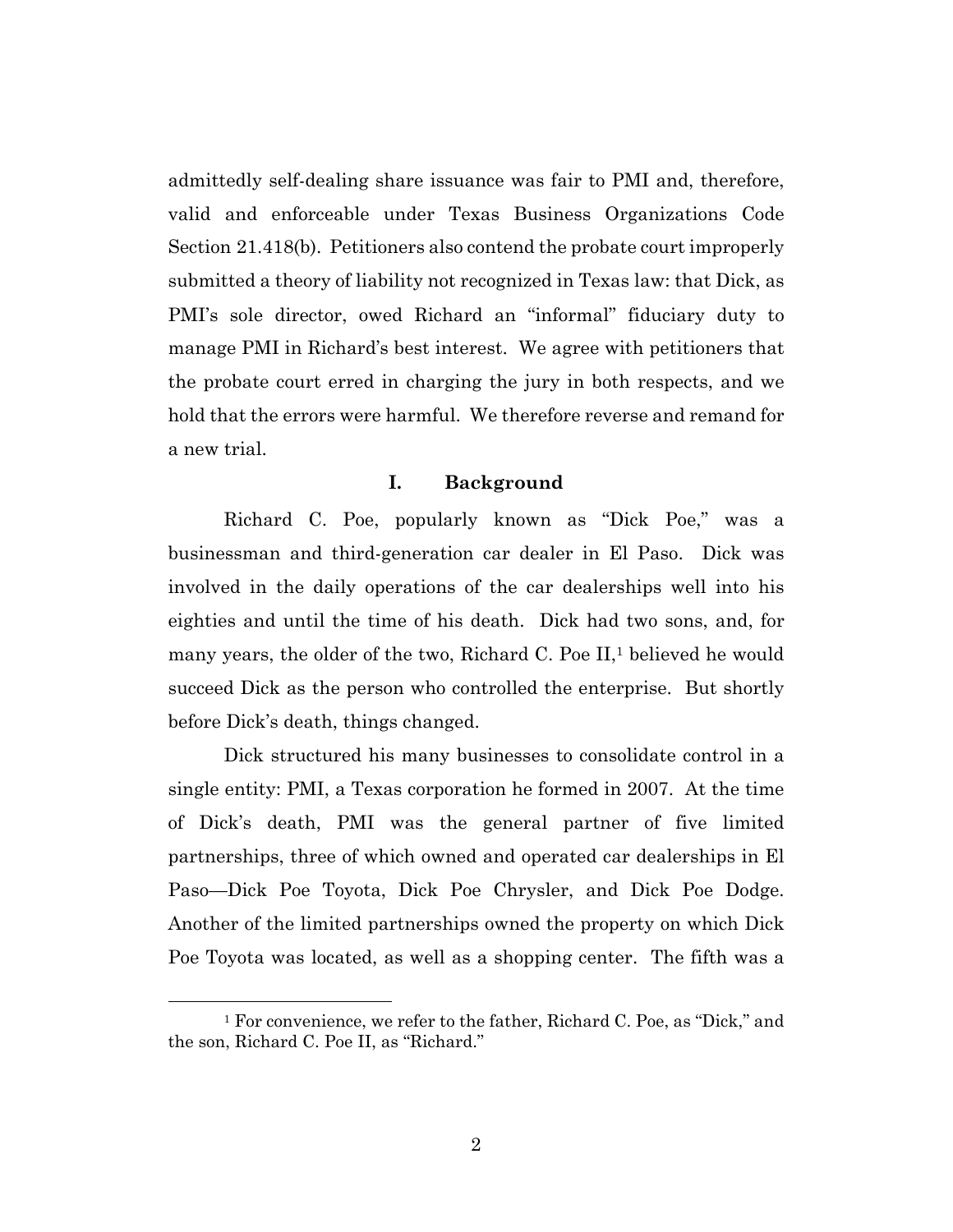family limited partnership in which equal shares were owned by two limited partners: Richard and a special needs trust Dick created to care for his other son, Troy.2

When Dick formed PMI, it had authority to issue 10,000 shares of common stock, but it issued only 1,000 shares, all to a single shareholder: Richard. Richard, in turn, ceded control of PMI to Dick. This was accomplished first through an irrevocable proxy to vote Richard's shares and, later, through Richard's successive annual appointment of Dick as PMI's sole director. Thus, while Richard owned 100% of the outstanding shares of PMI, Dick always controlled PMI. There is no evidence that Richard ever sought any contractual right to maintain a majority ownership interest in PMI or that he ever sought to serve as a PMI director.

In early 2015, Dick's health rapidly declined, and he was placed in hospice care. In May 2015, Dick, as PMI's sole director, authorized the issuance of 1,100 shares of PMI common stock to himself in exchange for approximately \$3.2 million. The resolution authorizing this share issuance was dated May 1, 2015, and Dick paid PMI for the shares five days later, on May 6, 2015. It is undisputed that Richard was never advised of this share issuance until after Dick's death on May 16, 2015.

After learning about the share issuance, Richard brought direct and derivative claims<sup>3</sup> against several parties in the probate court where

<sup>2</sup> Troy was born with cerebral palsy and requires full-time care.

<sup>3</sup> *See generally* TEX. BUS. ORGS. CODE § 21.563(c)(1) (allowing courts to treat a derivative proceeding brought by a shareholder of a closely held corporation as a direct action for the shareholder's own benefit); *see also id.*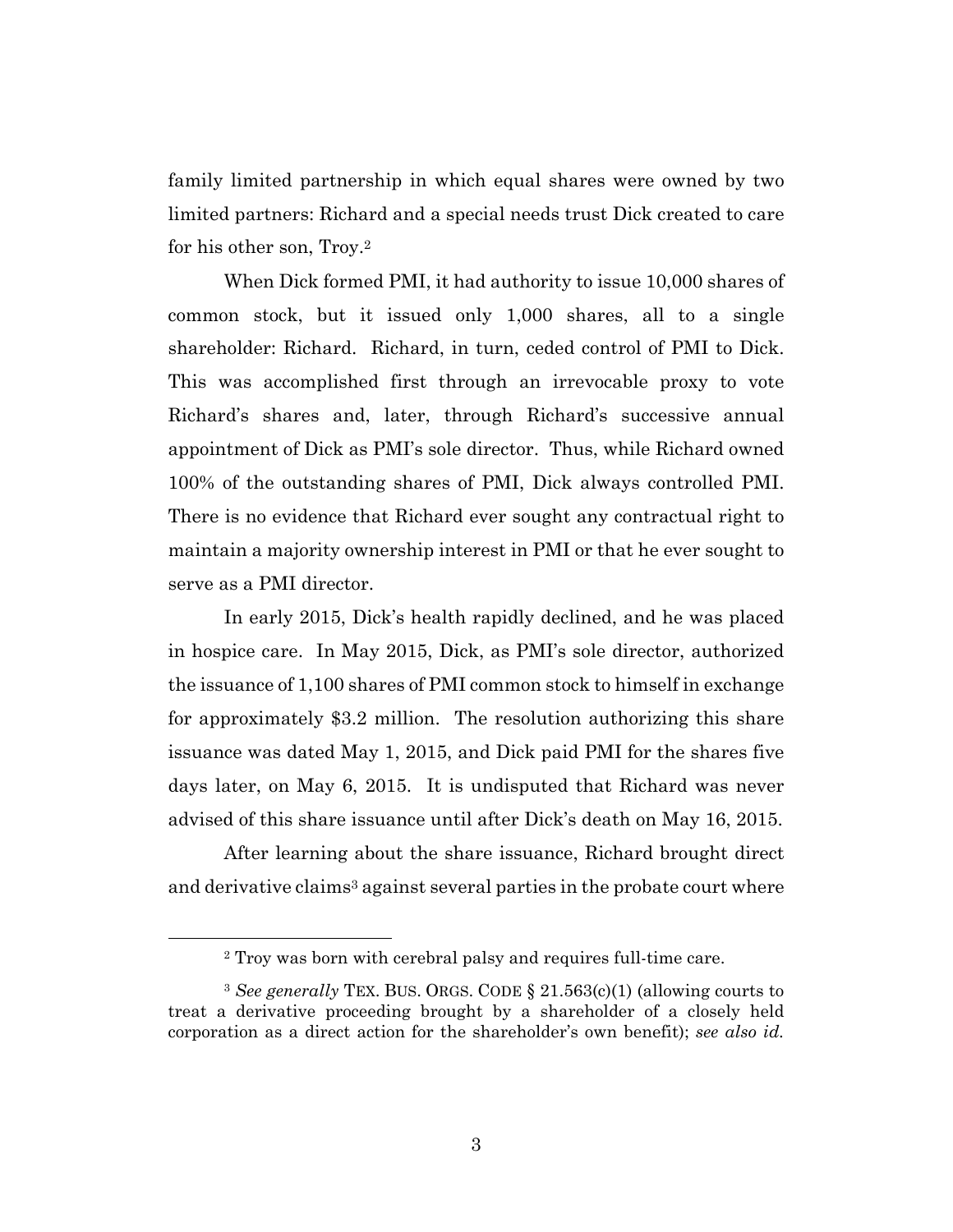Dick's will was filed. Richard sued Dick's estate through the two independent co-executors named in Dick's will: Anthony Bock and Karen Castro,4 who were Dick's longtime accountant and office manager/comptroller, respectively. Richard asserted that the share issuance was invalid because:

- (1) it was a self-dealing transaction by Dick, a PMI director, that violated Dick's fiduciary duties to PMI;
- (2) it violated a fiduciary duty Dick owed *to Richard*, which arose by virtue of a "confidential relationship" between them; and
- (3) Dick lacked the mental competence to issue and purchase the PMI shares.

Richard also sued Bock, Castro, and a third individual—Paul Sergent, Dick's longtime attorney—in their individual capacities for allegedly breaching their fiduciary duties to PMI5 and for conspiring with Dick to breach his. Richard requested relief in the form of damages and a declaratory judgment.

In response, the defendants, who are petitioners here, asserted that Dick did not owe a Richard a fiduciary duty to manage PMI in Richard's best interest; rather, Dick's duty with respect to the management of PMI was to exercise his business judgment for the sole

<sup>§ 21.563(</sup>b) (providing that certain limitations on derivative proceedings, such as the need for a written demand to the corporation, do not apply to closely held corporations).

<sup>4</sup> We will refer to Bock and Castro in their capacity as executors of Dick's estate as "the Estate."

<sup>5</sup> Sergent and Castro were officers of PMI at the time of the share issuance and at the time of trial. Bock was elected an officer of PMI following Dick's death.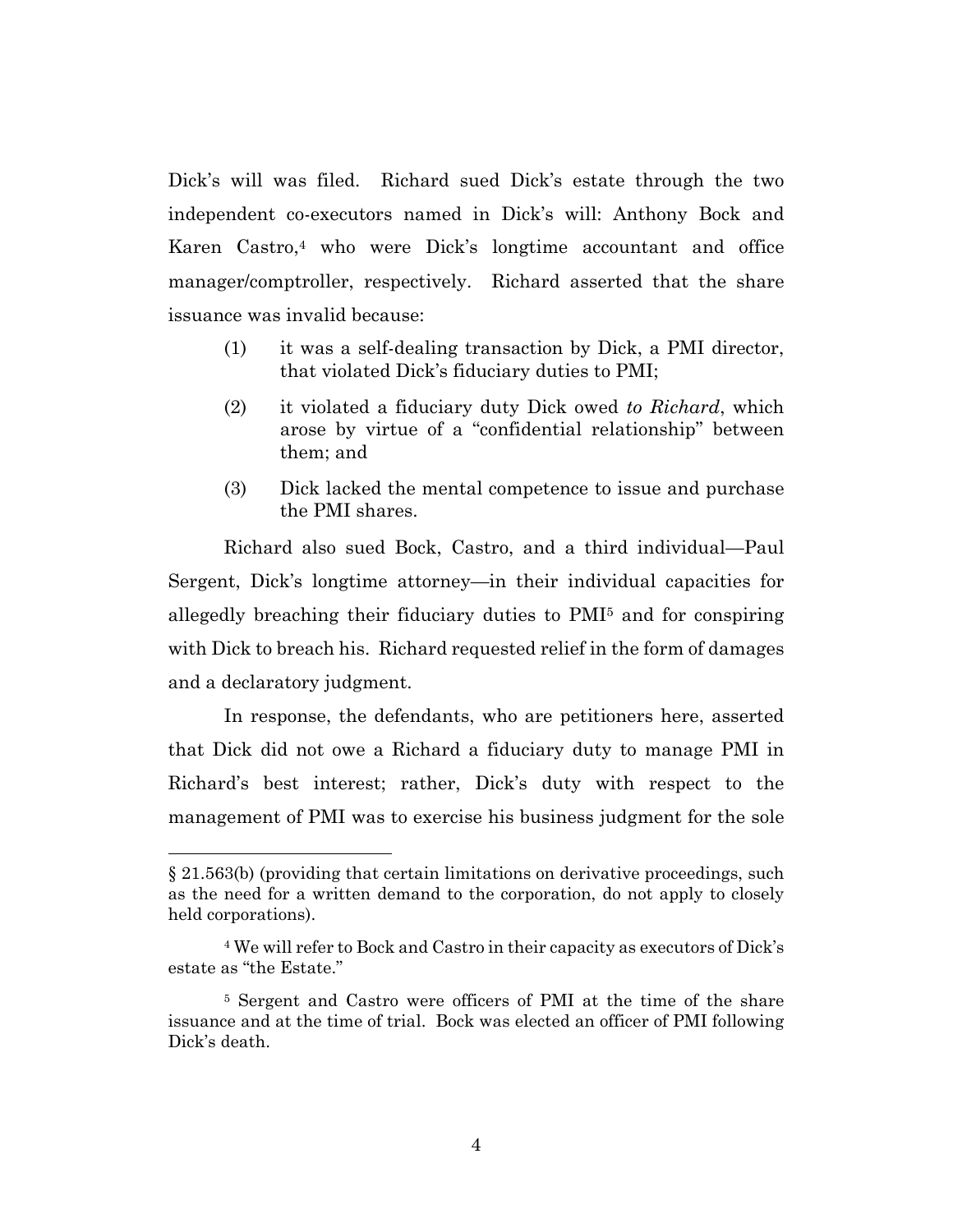benefit of the corporation. Petitioners also argued that all the relief Richard sought was barred because the share issuance was fair to PMI and deemed valid and enforceable by the statutory safe harbor set forth in Business Organizations Code Section 21.418(b)(2).6

Richard's general theory at trial was that Dick would not have chosen to deprive Richard of the right to control the family business. Richard asserted that Sergent, Bock, and Castro took advantage of Dick's deteriorating condition and masterminded the share issuance to wrest control over PMI from Richard. Sergent, Bock, and Castro countered that, during the months before he died, Dick repeatedly

- (1) the material facts are disclosed to the board of directors or a committee of the board of directors, which in good faith authorizes the transaction by a majority of disinterested directors or committee members;
- (2) the material facts are disclosed to the shareholders entitled to vote on authorizing the transaction and the transaction is specifically approved in good faith by a vote of the shareholders; or
- (3) the transaction is fair to the corporation when it is authorized, approved, or ratified by the board of directors, a committee of the board of directors, or the shareholders.

TEX. BUS. ORGS. CODE § 21.418(b)(1), (2).

If any one of the conditions in subsection (b) is satisfied, Section 21.418(e) provides that neither the corporation nor any of its shareholders will have a cause of action against the interested director or officer for breach of duty with respect to making, authorizing, or performing the transaction because of the director's or officer's interest in the corporation. *Id.* § 21.418(e).

<sup>6</sup> Section 21.418(b) provides that an otherwise valid and enforceable transaction between a corporation and one or more directors or officers is valid and enforceable, despite being a self-dealing transaction, if any one of three distinct conditions is true: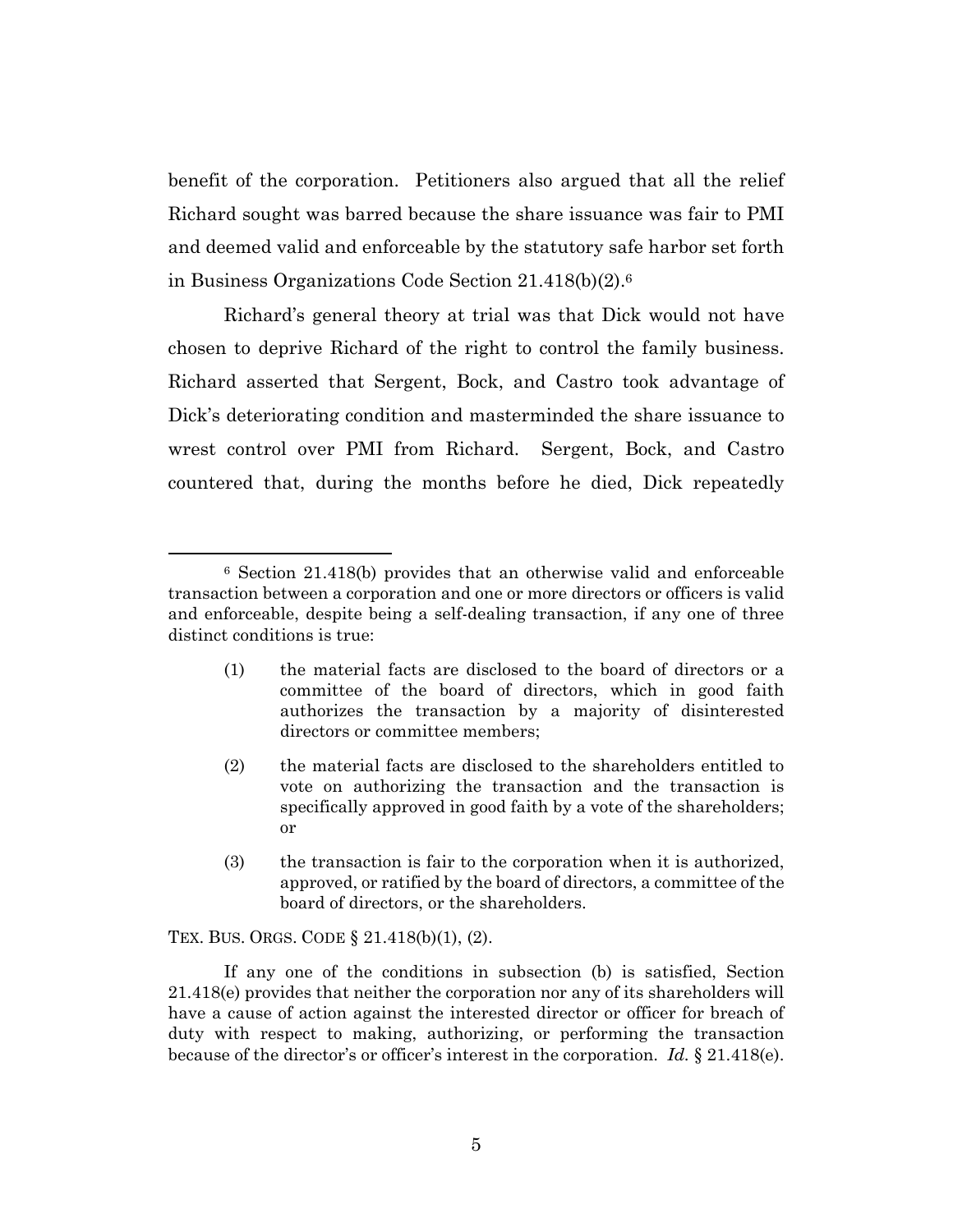expressed concerns about Richard's ability to manage the business and wanted to ensure someone other than Richard would control PMI.

The trial was bifurcated. The first phase focused on whether the share issuance was valid. Before trial, the probate court informed the parties this would be determined by three sub-issues: (1) whether Dick had the mental capacity to issue and purchase the shares, (2) whether the share issuance breached an informal fiduciary duty Dick owed to Richard, and (3) whether the share issuance was valid under Section 21.418 of the Business Organizations Code. At the close of Richard's case-in-chief, however, the probate court granted a directed verdict against Richard's claim regarding Dick's mental capacity.

The parties sharply disagreed about how to submit the remaining issues. Richard's proposed submission consisted of separate questions asking whether (1) Dick breached his fiduciary duty to PMI, (2) Dick owed and breached a fiduciary duty to Richard, (3) the share issuance was valid and enforceable under Section 21.418(b), and (4) the share issuance complied with Dick's duties under PMI's bylaws. By contrast, petitioners asserted that only the relevant condition in Section 21.418(b) should be submitted: whether the share issuance was fair to PMI. They also argued that Dick did not owe any separate "informal" fiduciary duty to Richard with regard to the management of PMI.7

The probate court submitted four questions to the jury, and petitioners objected to all four. They argued the first three, related to

<sup>7</sup> Before trial, the Estate moved for a partial summary judgment that Dick owed a fiduciary duty solely to PMI and not to Richard individually. The probate court denied the motion.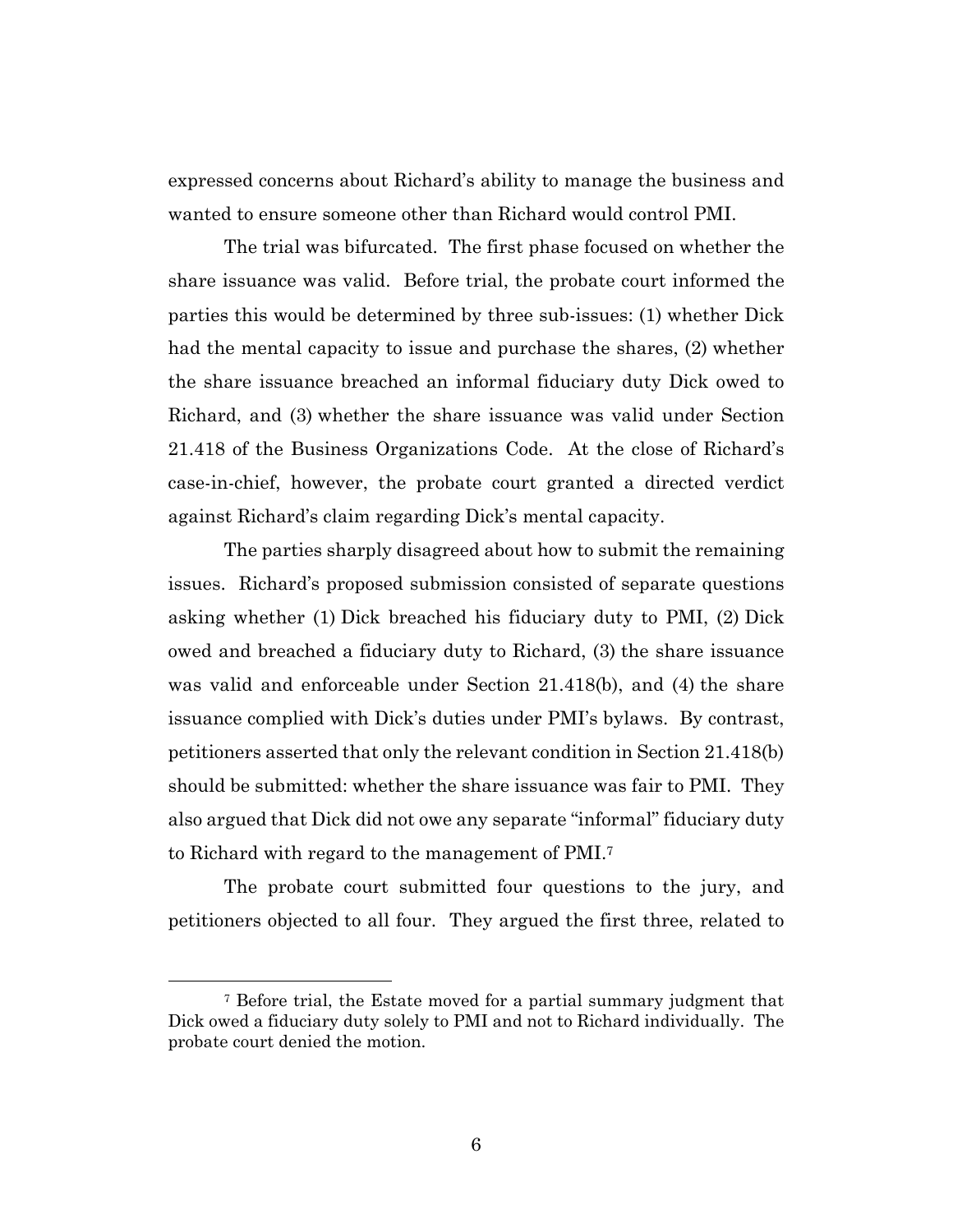an "informal" fiduciary duty, should not be submitted at all because Dick's duty was to manage PMI for the sole benefit of the corporation and he therefore could not also have a duty to manage PMI in the best interest of Richard.

As submitted, Question 1 asked the predicate question to determine whether Dick owed an informal fiduciary duty<sup>8</sup> to Richard:

Did a relationship of trust and confidence exist between Dick and Richard?

A relationship of trust and confidence existed if Richard justifiably placed trust and confidence in Dick to operate PMI in a manner that was consistent with Richard's best interest. Richard's subjective trust and feelings alone do not justify transforming arm's-length dealings into a relationship of trust and confidence.

This relationship must have been mutual and understood as such by both Richard and Dick.

Answer "Yes" or "No."

Questions 2 and 3 were predicated on a "Yes" answer to Question 1. Question 2 asked the jury whether the relationship of trust and confidence between Richard and Dick terminated before May 1,

2015. Question 3 then asked the jury about breach:

Did Dick comply with his fiduciary duty to Richard with respect to his management of PMI?

<sup>8</sup> The language of Question 1 generally follows PJC 104.1 of the Texas Pattern Jury Charges, which "submits the existence of an informal fiduciary relationship." STATE BAR OF TEXAS, TEXAS PATTERN JURY CHARGES: BUSINESS, CONSUMER, INSURANCE & EMPLOYMENT PJC 104.1 cmt. (2018).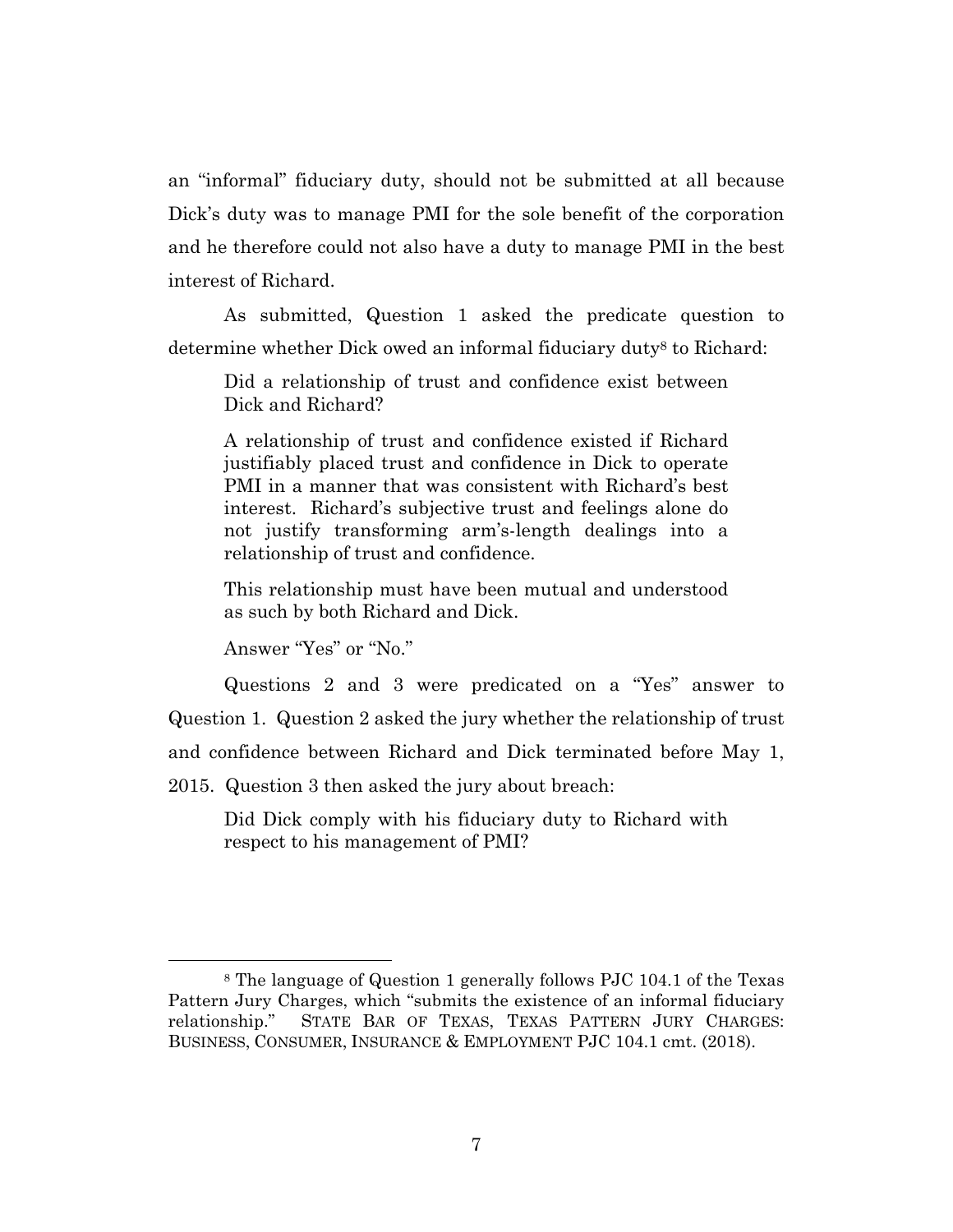Given the relationship of trust and confidence between Dick and Richard, Dick owed Richard a fiduciary duty. To prove Dick complied with his duty, the Estate must show:

- 1. the share issuance was fair to Richard; and
- 2. Dick made reasonable use of the confidence that Richard placed in him; and
- 3. Dick acted in the utmost good faith and exercised the most scrupulous honesty toward Richard; and
- 4. Dick placed the interests of Richard before his own and did not use the advantage of his position to gain any benefit for himself at the expense of Richard; and
- 5. Dick fully and fairly disclosed all important information to Richard concerning the share issuance.

In answering whether the share issuance was fair to Richard, you should consider all circumstances surrounding the transaction.

Answer "Yes" or "No."

Petitioners also objected to Question 4, which addressed their statutory safe-harbor defense, on multiple grounds. But, over their objection, the probate court included all the conditions in Section 21.418(b) regardless of applicability. It read as follows:

Is the share issuance valid and enforceable under the Texas Business Organizations Code?

The share issuance is valid and enforceable if any one of the following conditions is satisfied:

- (1) the material facts as to the share issuance were disclosed to or known by:
	- (A) PMI's board of directors, and the board of directors in good faith authorized the share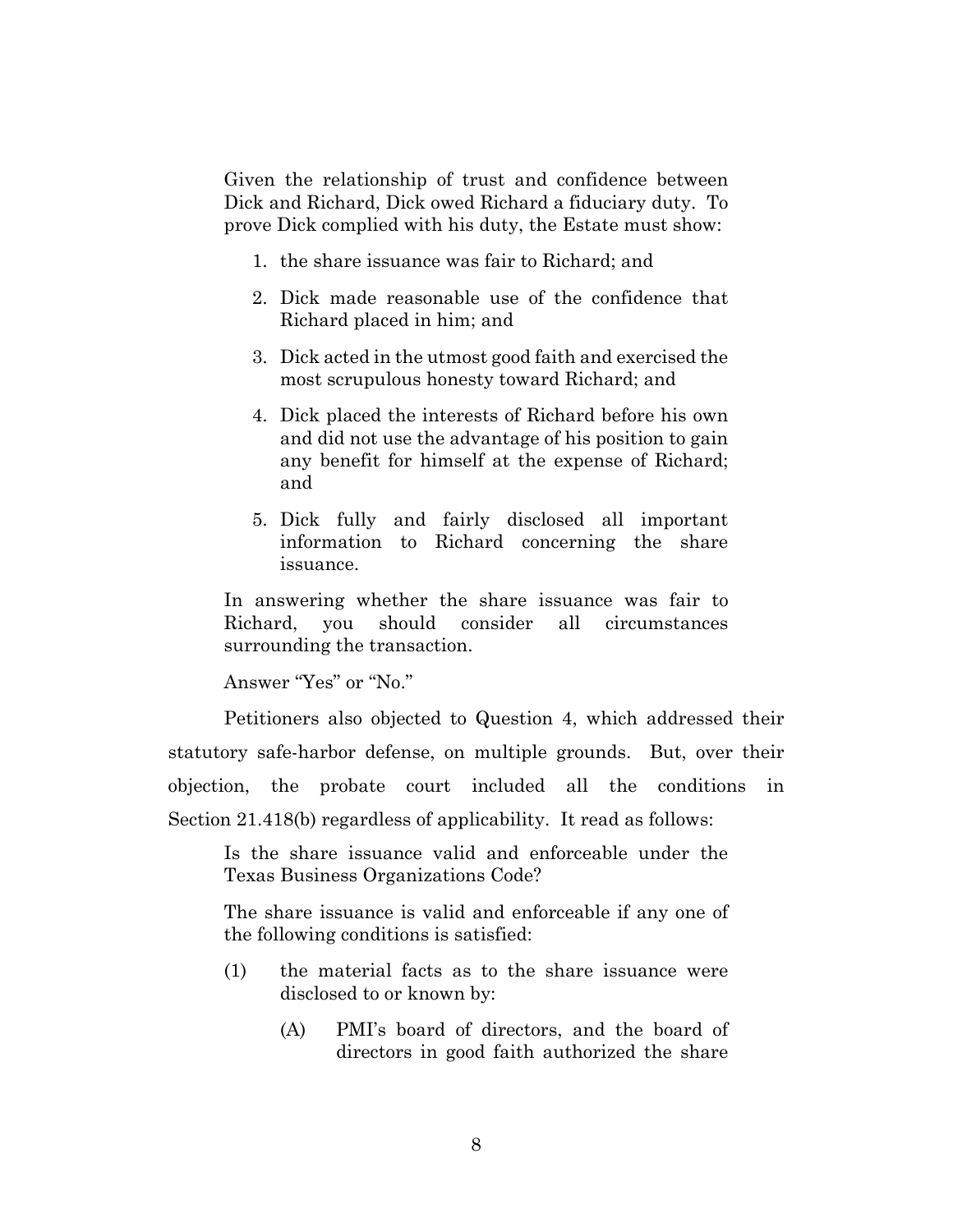issuance by the approval of the majority of the disinterested directors, or

- (B) the shareholders entitled to vote on the share issuance, and the share issuance is specifically approved in good faith by a vote of the shareholders; or
- (2) the share issuance is fair to PMI when it is authorized, approved, or ratified by the board of directors or the shareholders.

In answering whether the share issuance was valid and enforceable, you should consider all circumstances surrounding the transactions.

Answer "Yes" or "No."

In a 10–2 verdict, the jury found Dick owed and breached an informal fiduciary duty to Richard. The jury also failed to find that the share issuance was valid and enforceable in response to Question 4.

The second phase of the trial addressed Richard's conspiracy and damages claims. Richard argued that Sergent, Bock, and Castro were liable either for breaching their own fiduciary duties to PMI or for conspiring with Dick to cause the share issuance. Richard initially sought damages against all defendants but later abandoned on the record his claim for damages against the Estate. At the close of Richard's case-in-chief, the probate court directed a verdict for the individual defendants on all of Richard's claims against them.

The probate court rendered a judgment declaring the share issuance invalid and unenforceable and ordering the return of the \$3.2 million Dick paid for the shares. It also rendered a take-nothing judgment on Richard's individual claims against Sergent, Bock, and Castro.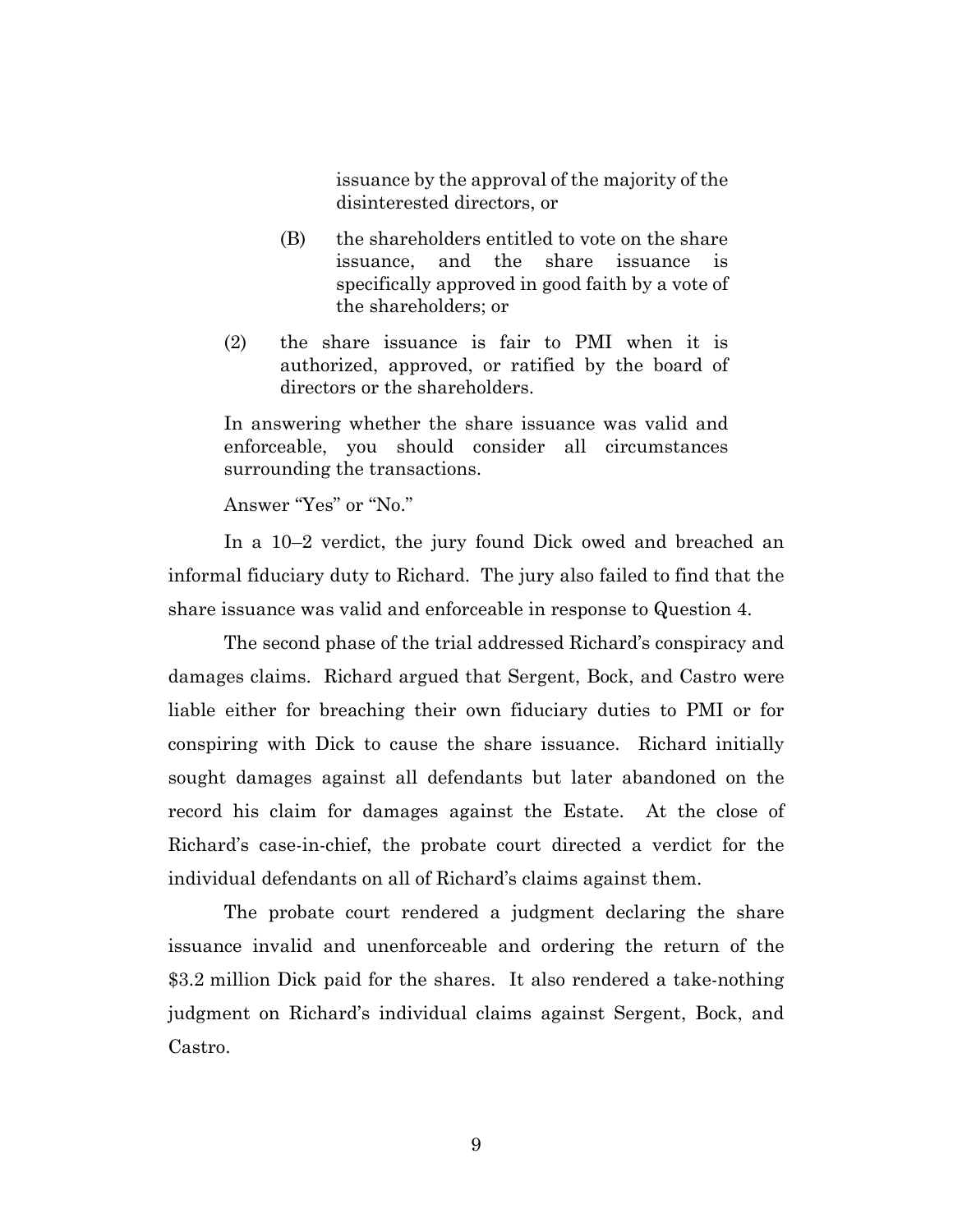Both sides appealed. The court of appeals affirmed the judgment in part and reversed and remanded in part. 591 S.W.3d 607 (Tex. App.— El Paso 2019). It held Question 4 contained "superfluous" language but any error regarding its submission was harmless as there was sufficient evidence to support the jury's failure to find that the share issuance was fair to PMI. *Id.* at 629–31. Because the court of appeals concluded the jury's answer to Question 4 was sufficient to support the judgment's declaration that the share issuance was invalid, the court found it unnecessary to address the informal-fiduciary-duty theory submitted through the first three questions. *Id.* at 635. But the court noted that these issues were "substantial, and in some respects raise important questions under Texas law." *Id.*

The Estate argued in the court of appeals that the probate court abused its discretion by admitting evidence and permitting argument regarding (1) the interpretation of PMI's bylaws and Richard's claim they required notice to him of the share issuance, and (2) efforts by the Toyota distributor to terminate Dick Poe Toyota's franchise following the share issuance. *Id.* at 636–38. The court of appeals rejected these claims. *Id.* Notably, the court held that the lack of notice to Richard was relevant to the fairness issue in Question 4 or the fiduciary duty Dick allegedly owed under Questions 1 and 3. *Id.* at 638.

On Richard's cross-appeal, the court of appeals affirmed the dismissal of Richard's claims against the individual defendants, with two exceptions. First, the court reversed the directed verdict in favor of Sergent on Richard's conspiracy claim, concluding there was sufficient evidence to submit to a jury whether Sergent conspired with Dick by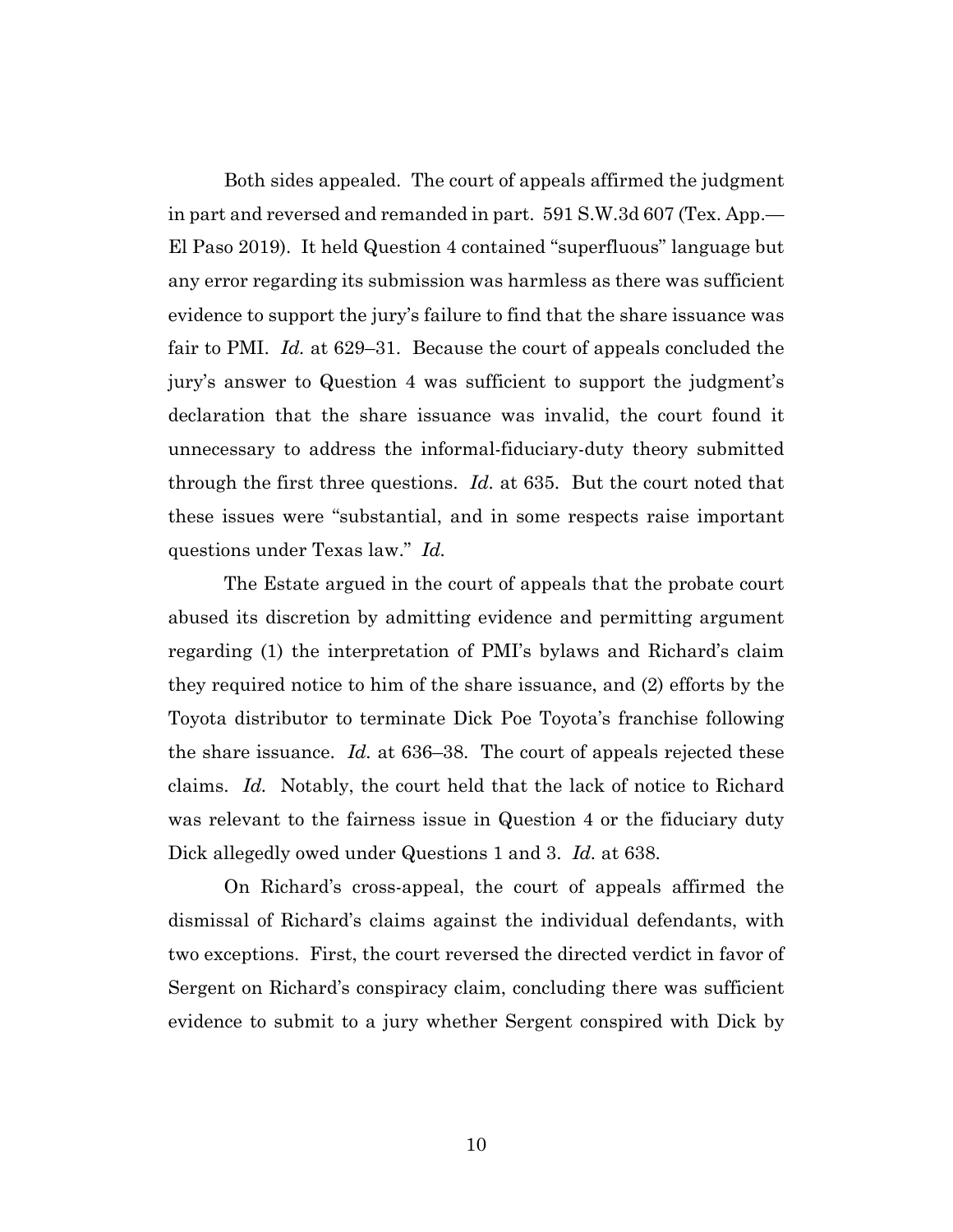rendering legal advice regarding the share issuance.9 *Id.* at 648. Second, the court reversed the directed verdict as to Richard's claims for disgorgement against Sergent and Bock for billing PMI for legal and accounting services, respectively. *Id.* at 643–44.

The Estate and Sergent each petitioned this Court for review.

#### **II. Discussion**

Petitioners challenge the court of appeals' conclusion that any error in submitting the Section 21.418(b) safe-harbor defense in Question 4 was harmless. They also assert it was error for the court of appeals to reach that conclusion without considering whether the informal-fiduciary-duty theory was erroneously submitted in Questions 1 through 3. In petitioners' view, the charge errors cannot be analyzed in isolation because the evidence admitted to support the informal-fiduciary-duty theory misled the jury in its consideration of the Section 21.418(b) fairness defense submitted in Question 4.

A trial court's duty is to submit only those questions, instructions, and definitions raised by the pleadings and the evidence. *Thota v. Young*, 366 S.W.3d 678, 693 (Tex. 2012); *Harris County v. Smith*, 96 S.W.3d 230, 236 (Tex. 2002); *see also* TEX. R. CIV. P. 278 ("The court shall

<sup>9</sup> One of Sergent's arguments in the probate court was that he could not be subjected to civil liability for providing legal advice to Dick. *See Haynes & Boone, LLP v. NFTD, LLC*, 631 S.W.3d 65, 81 (Tex. 2021). The court of appeals concluded that attorney immunity is an affirmative defense that was not raised in Sergent's pleadings, so it could not affirm the directed verdict in Sergent's favor on that ground. 591 S.W.3d at 648 n.19. The court expressed no opinion on how attorney immunity might apply on remand if properly raised. *Id.* Sergent does not raise this argument here, so we likewise express no opinion on its potential application.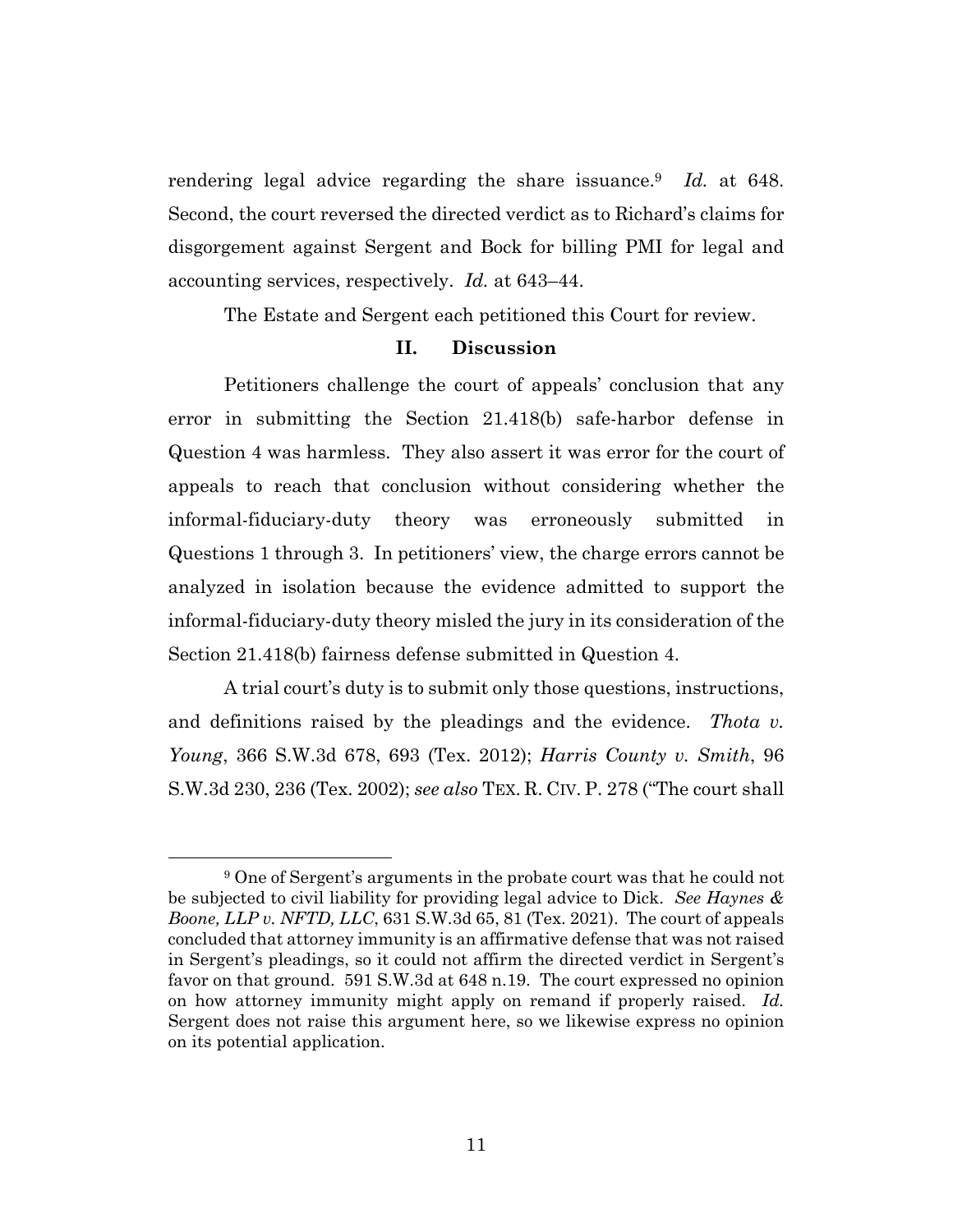submit the questions, instructions and definitions in the form provided by Rule 277, which are raised by the written pleadings and the evidence."). A question or instruction cannot be submitted to the jury unless it has been properly raised by the pleadings and the evidence. *See Columbia Rio Grande Healthcare, L.P. v. Hawley*, 284 S.W.3d 851, 855 (Tex. 2009) (stating that a jury instruction must "find[] support in the pleadings and evidence"); *Hill v. Winn Dixie Tex., Inc.*, 849 S.W.2d 802, 803 (Tex. 1992) (concluding that an unavoidable-accident instruction was erroneous when there was no affirmative evidence to support it); *Wal-Mart Stores, Inc. v. Redding*, 56 S.W.3d 141, 149 (Tex. App.—Houston [14th Dist.] 2001, pet. denied) (holding the trial court erred in submitting an element of damages to the jury for which there was no evidence); *Eldridge v. Collard*, 834 S.W.2d 87, 90 (Tex. App.— Fort Worth 1992, no writ) (holding the trial court erred by submitting a question that was not "properly raised by the pleadings and the evidence").

Yet even if a trial court errs in submitting a jury question or instruction, we cannot reverse a judgment for charge error unless that error was harmful. *Thota*, 366 S.W.3d at 687; *see also* TEX. R. APP. P. 61.1(a) ("No judgment may be reversed on appeal on the ground that the trial court made an error of law unless the Supreme Court concludes that the error complained of . . . probably caused the rendition of an improper judgment . . . ."). "Charge error is generally considered harmful if it relates to a contested, critical issue." *Thota*, 366 S.W.3d at 687 (quoting *Hawley*, 284 S.W.3d at 856); *see also Timberwalk Apartments, Partners, Inc. v. Cain*, 972 S.W.2d 749, 755 (Tex. 1998)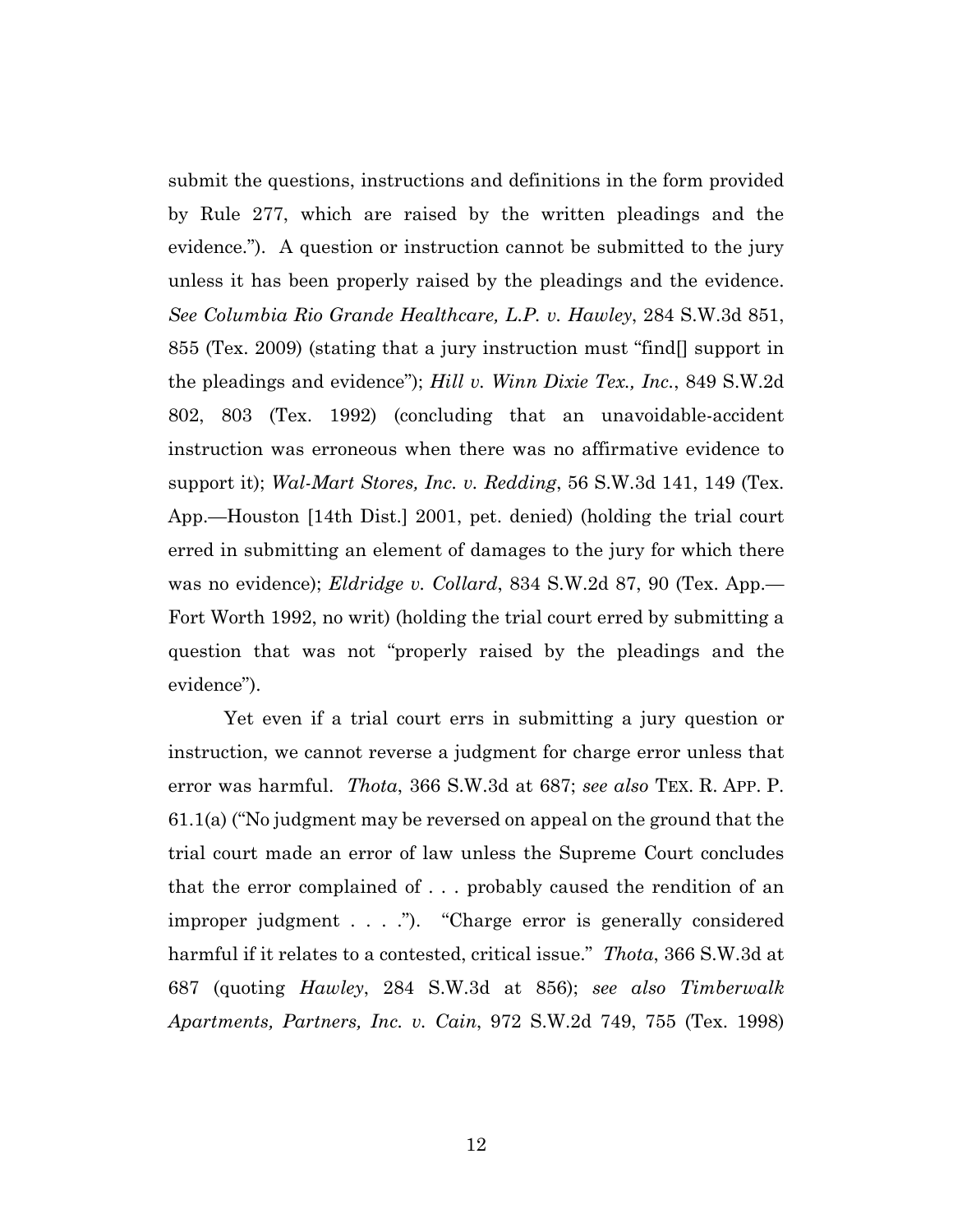("Error in instructions to the jury is more likely to be harmful in a closely contested case."). An improper instruction is especially likely to cause an improper judgment when "the trial is contested and the evidence sharply conflicting." *Quantum Chem. Corp. v. Toennies*, 47 S.W.3d 473, 480 (Tex. 2001). In determining whether error in the charge requires reversal, we analyze the entire record. *Timberwalk*, 972 S.W.2d at 756.

Submission of an improper jury question can be harmless if the jury's answers to other questions render the improper question immaterial. *City of Brownsville v. Alvarado*, 897 S.W.2d 750, 752 (Tex. 1995). But submission of an immaterial issue can be harmful if it "confused or misled the jury" in answering questions that were material to the judgment. *Id.*; *see also Boatland of Hous., Inc. v. Bailey*, 609 S.W.2d 743, 750 (Tex. 1980); TEX. R. APP. P. 61.1(a). To determine whether a particular question or instruction confused or misled the jury, we "consider its probable effect on the minds of the jury in the light of the charge as a whole." *Alvarado*, 897 S.W.2d at 752 (quoting *Tex. Emps. Ins. Ass'n v. McKay*, 210 S.W.2d 147, 149 (Tex. 1948)).

## **A. Did the probate court err in submitting Richard's informal-fiduciary-duty theory?**

Questions 1 through 3 all relate to Richard's theory that Dick owed and breached an "informal" fiduciary duty arising from a special relationship of trust and confidence between the two of them. *See Meyer v. Cathey*, 167 S.W.3d 327, 330–31 (Tex. 2005). The court of appeals did not address any of petitioners' challenges to Questions 1 through 3 because the court concluded that the jury's answer to Question 4 was sufficient to support the probate court's judgment. 591 S.W.3d at 635. Even though it noted that the issues relating to Questions 1 through 3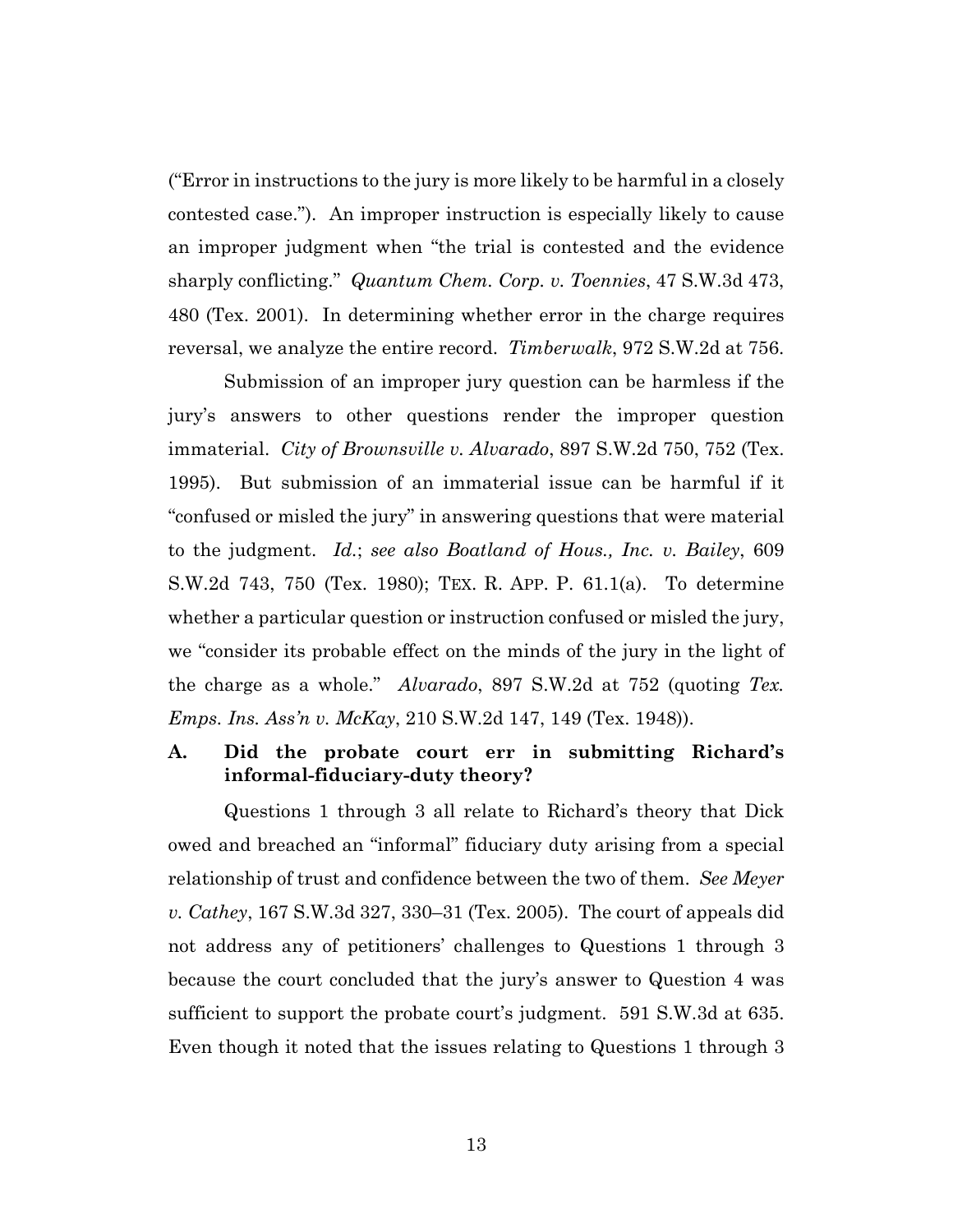were "substantial" and "in some respects raise important questions under Texas law," *id.*, the court held they were not "necessary to final disposition of the appeal." *Id.* (quoting TEX. R. APP. P. 47.1). Richard likewise contends that it is unnecessary for us to consider any alleged errors regarding Questions 1 through 3.

We disagree. Even if the erroneous submission of a jury question is immaterial, it can still constitute harmful error if "the submission confused or misled the jury" when it answered other questions that were material to the judgment. *Alvarado*, 897 S.W.2d at 752. Petitioners argue just that: they contend the probate court's error in submitting Richard's informal-fiduciary-duty theory of liability in Questions 1 through 3 confused and misled the jury with respect to Question 4.

There is another reason to consider whether submission of the informal-fiduciary-duty theory was proper. The court of appeals reversed the probate court's directed verdict on Richard's conspiracy claim against Sergent. 591 S.W.3d at 648. Richard alleged that Sergent conspired with Dick to breach *both* his fiduciary duty to PMI *and* his alleged informal fiduciary duty to Richard. But Sergent cannot be liable for conspiring to breach an informal fiduciary duty unless Dick owed such a duty. *See Kline v. O'Quinn*, 874 S.W.2d 776, 786 (Tex. App.— Houston [14th Dist.] 1994, writ denied) (holding that a bank cannot be liable for knowing participation in another's breach of fiduciary duty unless a fiduciary duty was owed); *see also Chu v. Hong*, 249 S.W.3d 441, 444 (Tex. 2008) ("Conspiracy is a derivative tort . . . ."). If petitioners are correct that Texas law does not recognize an informal fiduciary duty requiring a director to manage the corporation in the best interest of a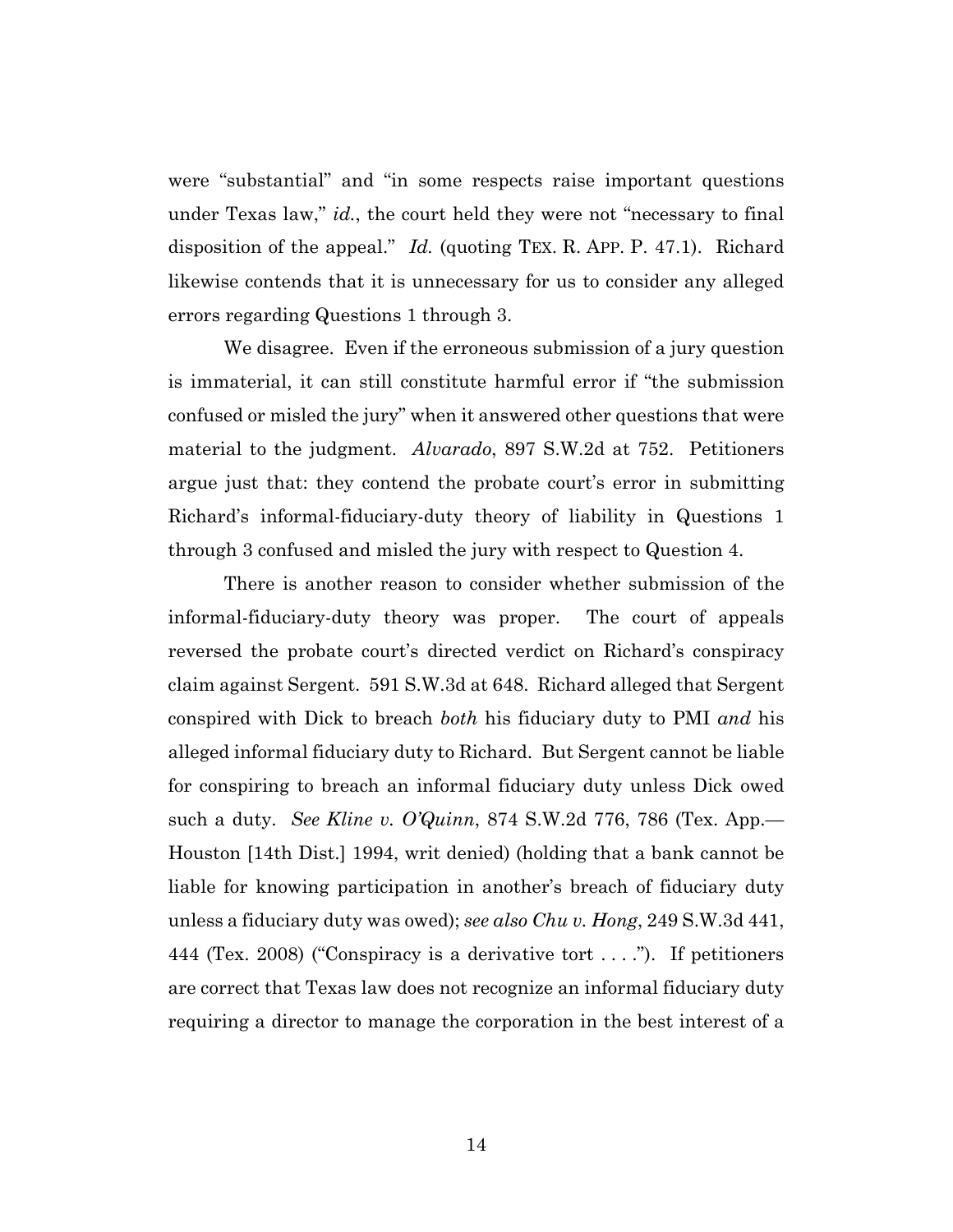shareholder, then Sergent cannot be liable for conspiring to breach such a duty. Accordingly, we will address petitioners' complaint regarding Questions 1 through 3.

Under Texas law, the business and affairs of a corporation are managed through a board of directors. TEX. BUS. ORGS. CODE § 21.401(a). Directors owe a fiduciary duty to their corporations in the actions they take as directors. *Ritchie v. Rupe*, 443 S.W.3d 856, 868 (Tex. 2014). A director's fiduciary status creates three broad duties: duties of obedience, loyalty, and due care. *Loy v. Harter*, 128 S.W.3d 397, 407 (Tex. App.—Texarkana 2004, pet. denied) (citing *Gearhart Indus., Inc. v. Smith Int'l, Inc.*, 741 F.2d 707, 719 (5th Cir. 1984)). These fiduciary duties run to the corporation, not to individual shareholders or even to a majority of shareholders. *Gearhart Indus.*, 741 F.2d at 721. As we explained in *Ritchie*, a director's fiduciary duty includes a duty to dedicate "uncorrupted business judgment for the sole benefit of the corporation." 443 S.W.3d at 868 (quoting *Int'l Bankers Life Ins. Co. v. Holloway*, 368 S.W.2d 567, 577 (Tex. 1963)).

Our Court has recognized that an "informal" fiduciary duty may arise from "a moral, social, domestic or purely personal relationship of trust and confidence." *Meyer*, 167 S.W.3d at 331 (quoting *Associated Indem. Corp. v. CAT Contracting, Inc.*, 964 S.W.2d 276, 287 (Tex. 1998)). We have described the types of confidential relationships that can give rise to a fiduciary duty imprecisely as those "in which influence has been acquired and abused, in which confidence has been reposed and betrayed." *Crim Truck & Tractor Co. v. Navistar Int'l Transp. Corp.*, 823 S.W.2d 591, 594 (Tex. 1992) (quoting *Tex. Bank & Tr. Co. v. Moore*,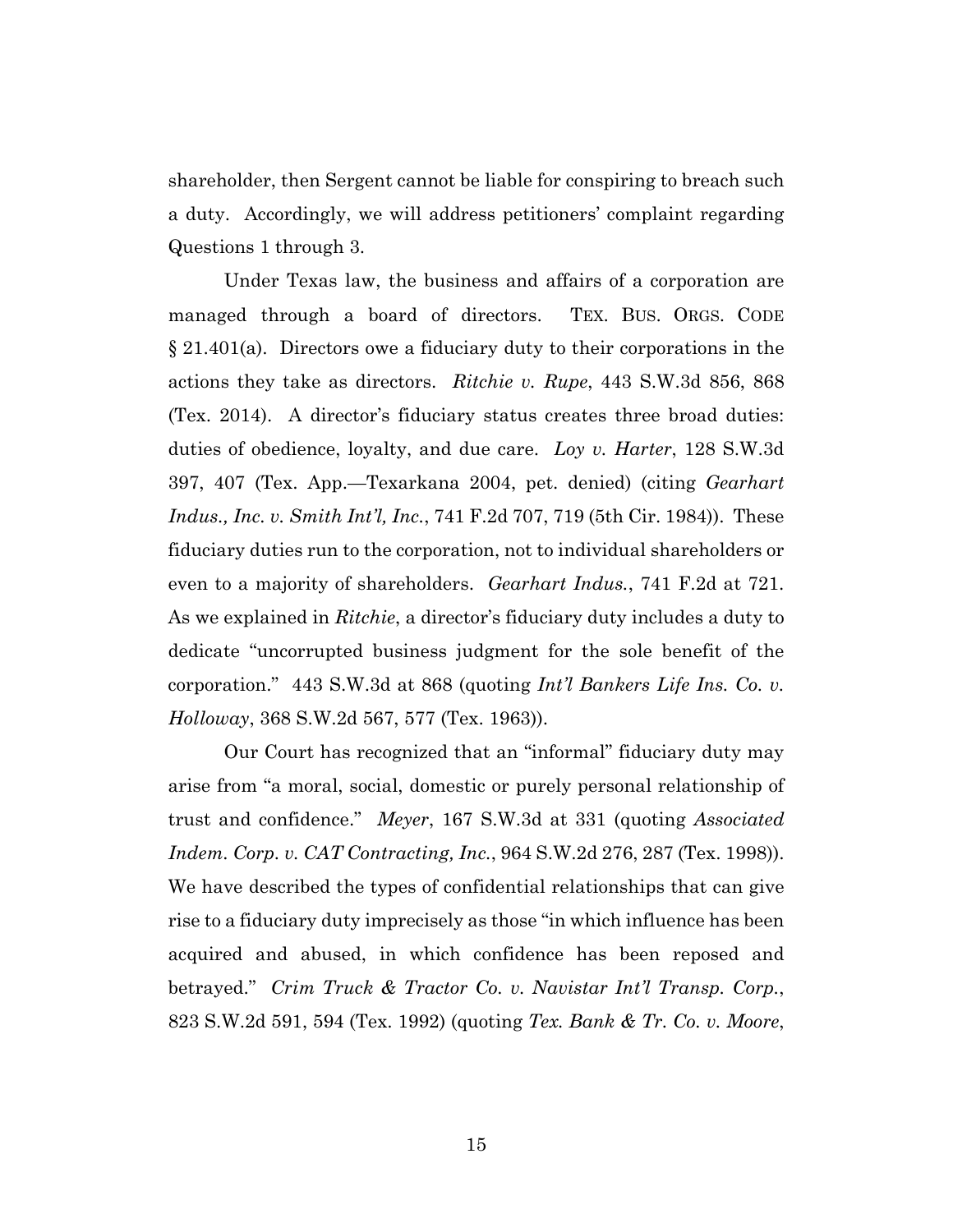595 S.W.2d 502, 507 (Tex. 1980)). But we have always made clear that "we do not create such a relationship lightly." *Schlumberger Tech. Corp. v. Swanson*, 959 S.W.2d 171, 177 (Tex. 1997). And we have never recognized an informal fiduciary duty within the context of the operation or management of a corporation, in which the corporation's directors have clearly defined duties to exercise their business judgment for the sole benefit of the corporation. *See Ritchie*, 443 S.W.3d at 868.

Here, Richard alleged that, based on their personal relationship of "confidence and trust," Dick owed a fiduciary duty to Richard individually, in addition to Dick's duties to PMI. According to Richard, this duty required Dick to manage PMI in a manner consistent with Richard's best interest. The probate court agreed to submit the theory. Thus, despite the acknowledgment of all involved that Dick, as PMI's director, was bound to dedicate his "uncorrupted business judgment for the sole benefit of [PMI]," *id.* (quoting *Holloway*, 368 S.W.2d at 577), the probate court determined Dick might also be bound to simultaneously dedicate his business judgment for the benefit of Richard.

Petitioners contend that Texas law should not recognize an informal fiduciary duty to a shareholder with respect to a director's management of a corporation because, as *Ritchie* confirms, the director has a duty to manage a corporation solely in the corporation's best interests. Richard responds that Texas law recognizes informal fiduciary duties where, as the jury found here, a confidential relationship exists. He argues this duty does not disappear merely because Dick might potentially owe conflicting duties to the corporation.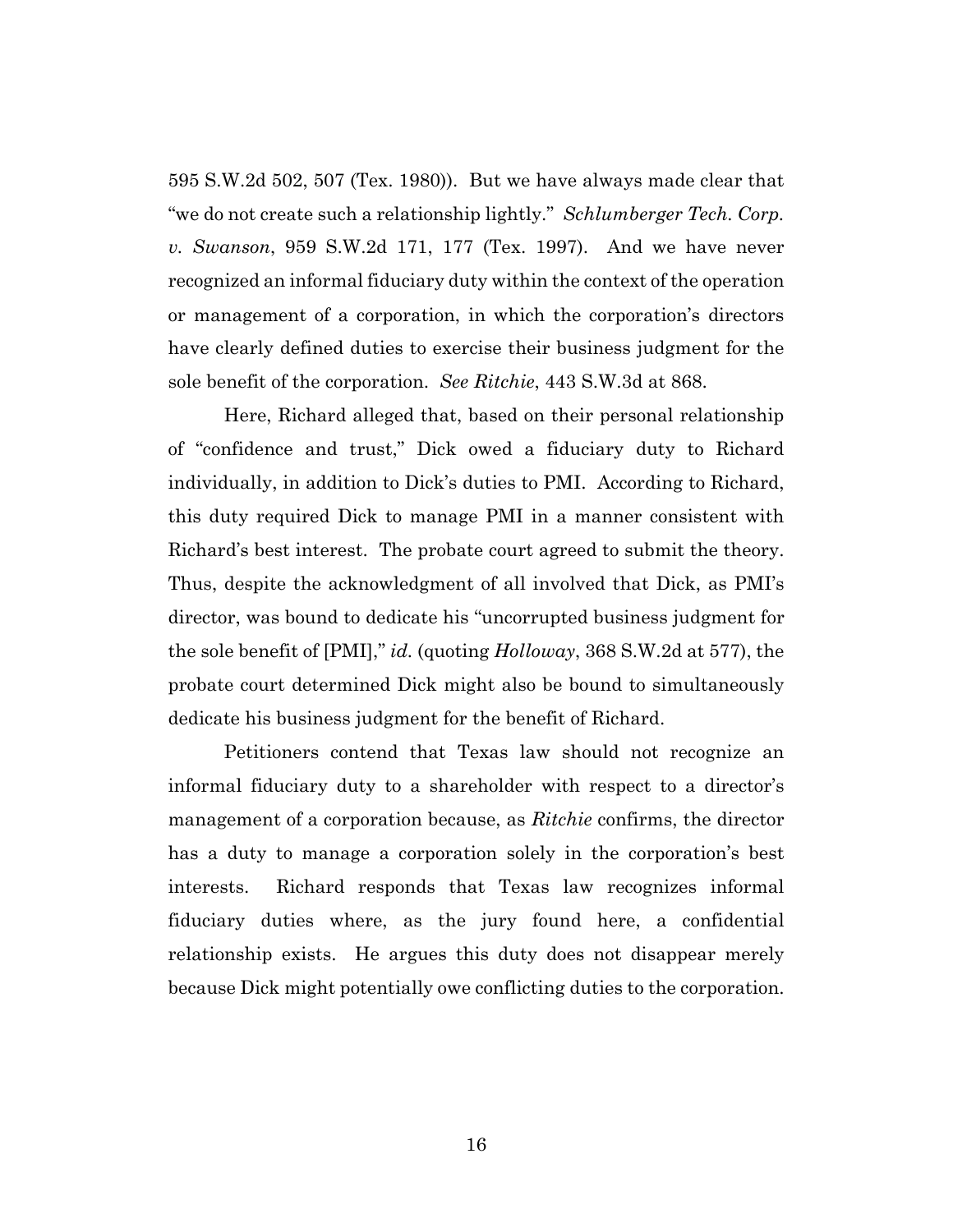Both sides claim *Ritchie* supports their position. The question in *Ritchie* was whether a minority shareholder in a closely held corporation could assert a statutory or common-law cause of action against the corporation's directors for oppressing the minority shareholder's rights. *Id.* at 860. We concluded that Texas law does not recognize such a claim. *Id.* In particular, we held that, "[a]bsent a contractual or other legal obligation, the officer or director has no duty to conduct the corporation's business in a manner that suits an individual shareholder's interests when those interests are not aligned with the interests of the corporation and the corporation's shareholders collectively." *Id.* at 888– 89 (footnote omitted). We instead noted that disputes in closely held corporations may be prevented and resolved through shareholders' agreements and that the Legislature granted corporate founders and owners "broad freedom to dictate for themselves the rights, duties, and procedures that govern their relationship with each other and with the corporation." *Id.* at 881. And we adhered to our longstanding rule that directors' fiduciary duties to the corporation include "the dedication of [their] uncorrupted business judgment for the sole benefit of the corporation." *Id.* at 868 (quoting *Holloway*, 368 S.W.2d at 577) (alteration in original).

Despite acknowledging this general rule, Richard argues that this case involves the type of "other legal obligation" that might require Dick to act in Richard's interests notwithstanding Dick's duties as director to the corporation. *See id.* at 888–89. The example we cited in *Ritchie* was that "informal fiduciary duties" may exist when "a special relationship of trust . . . arise[s] between parties prior to and independent from the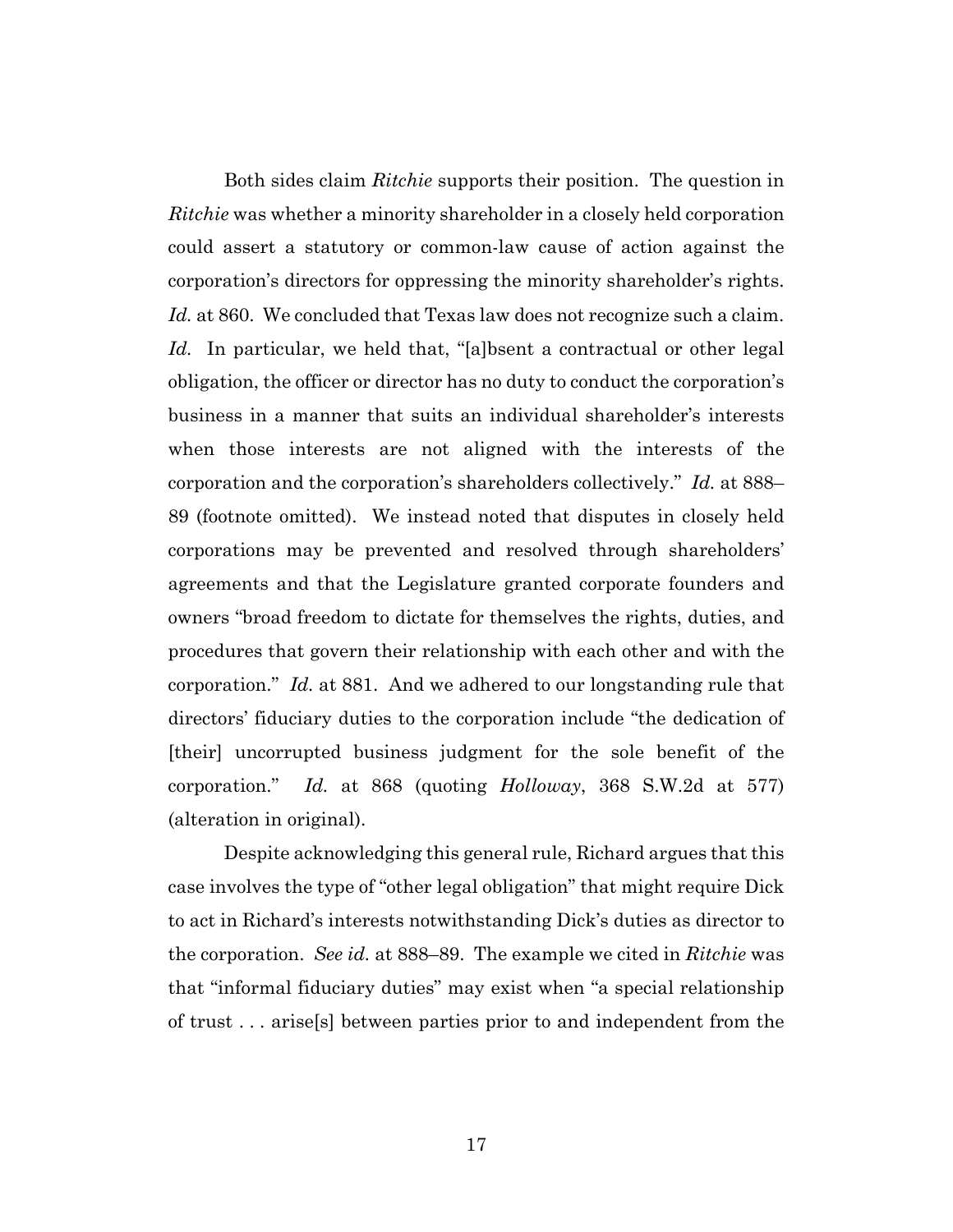parties' business relationship." *Id.* at 889 n.58. As Richard points out, we remanded that case for the court of appeals to address challenges to the jury's finding that the majority shareholders owed an informal fiduciary duty to the plaintiff. *Id.* at 892. In doing so, we did not recognize any such duty existed under the facts of that case. Nor did we suggest that a corporation's officers or directors could owe a fiduciary duty to an individual shareholder with respect to their operation or management of the corporation in conflict with the duty owed to the corporation.10

Here, the jury was asked whether Richard justifiably placed trust and confidence in Dick "to operate PMI in a manner that was consistent with Richard's best interest." We have never held, in *Ritchie* or elsewhere, that a corporation's director, while owing formal fiduciary duties to the corporation requiring him to manage the corporation's affairs for the sole benefit of the corporation, simultaneously owes an informal fiduciary duty to a shareholder to operate the corporation for that shareholder's benefit or consistent with the shareholder's best interest. On the contrary, *Ritchie* suggests those two duties are

<sup>10</sup> The primary issues in *Ritchie* were whether the majority shareholders and directors of a closely held corporation engaged in oppressive conduct that affected a minority shareholder's ability to sell her shares and whether a court-ordered buy-out of her shares was an authorized remedy. In addition to being asked whether the defendants engaged in oppression, the jury was asked whether the defendants, solely in their capacities as shareholders, owed an informal fiduciary duty to the plaintiff. On remand, the court of appeals held there was no evidence of a relationship of trust and confidence to support any informal fiduciary duty. *Ritchie v. Rupe*, No. 05-08- 00615-CV, 2016 WL 145581, at \*1 (Tex. App.—Dallas Jan. 12, 2016, pet. denied).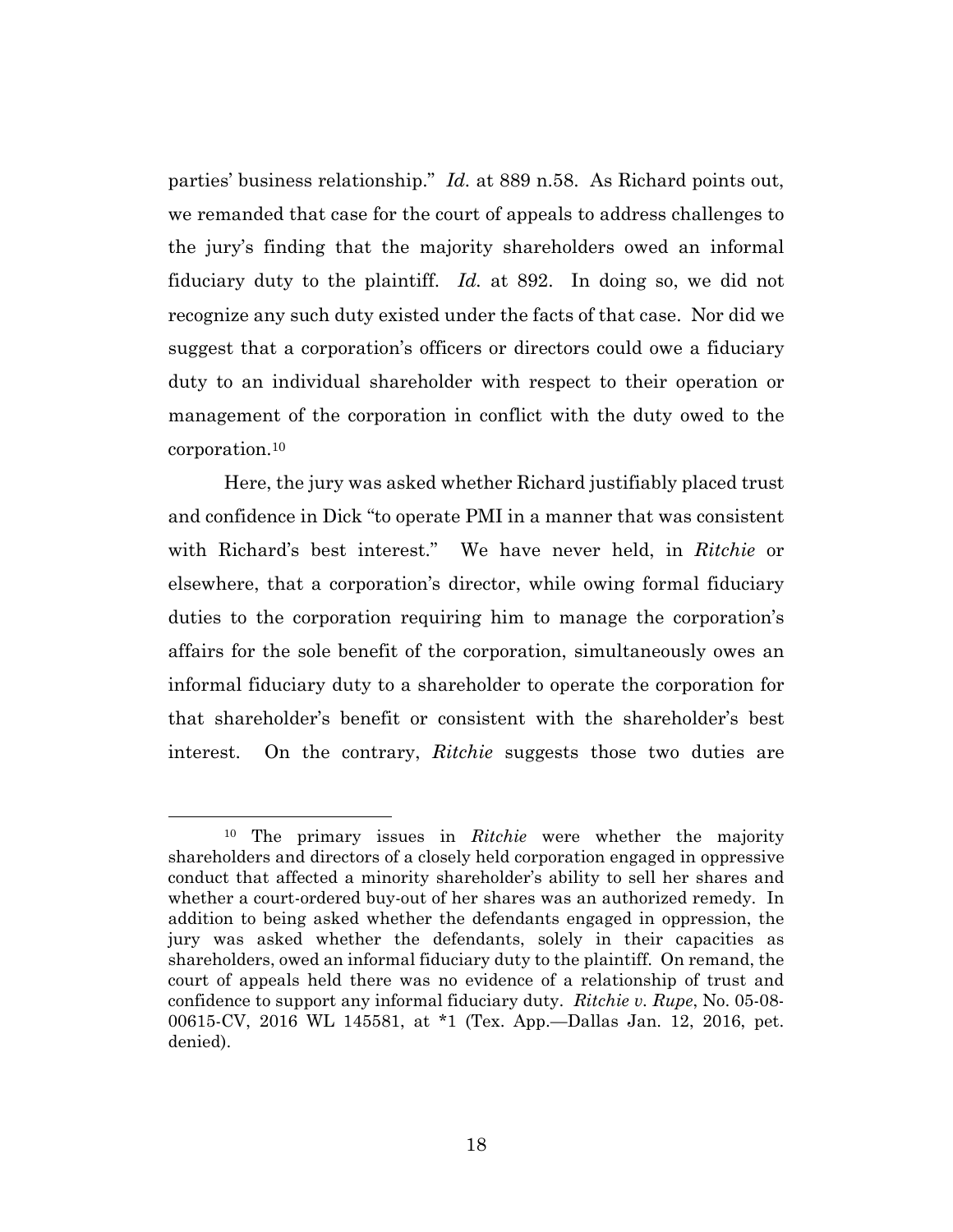incompatible. 443 S.W.3d at 888–89 (stating that a corporation's director owes no duty to conduct the corporation's business in a manner that benefits an individual shareholder). We reaffirm this principle today and hold that a director cannot simultaneously owe these two potentially conflicting duties. By electing to form and own PMI as a corporation, the parties disclaimed the existence of duties regarding the management of the corporation's affairs beyond those that exist by statute or arise from the corporation's formation documents or other agreement. *See id.* at 879 ("[C]orporations and the relationships among those who participate in them . . . are largely matters governed by statute and contract."); *Empire Mills v. Alston Grocery Co.*, 15 S.W. 505, 505 (Tex. Ct. App. 1891) ("A corporation is the creature of a statute immediately creating it, or authorizing proceedings for its organization.").

Accordingly, we conclude the probate court erred in submitting Question 1 because, as a matter of law, a corporation's director cannot owe an informal duty to operate or manage the corporation in the best interest of or for the benefit of an individual shareholder. A director's fiduciary duty in the management of a corporation is solely for the benefit of the corporation.11 *See Ritchie*, 443 S.W.3d at 868; *Holloway*, 368 S.W.2d at 577.

<sup>11</sup> Questions 2 and 3 were defensive questions on which the Estate had the burden of proof, and both were conditioned on the jury's affirmative answer to Question 1. Because the probate court erred in submitting Question 1, there was likewise no basis for submitting Questions 2 and 3.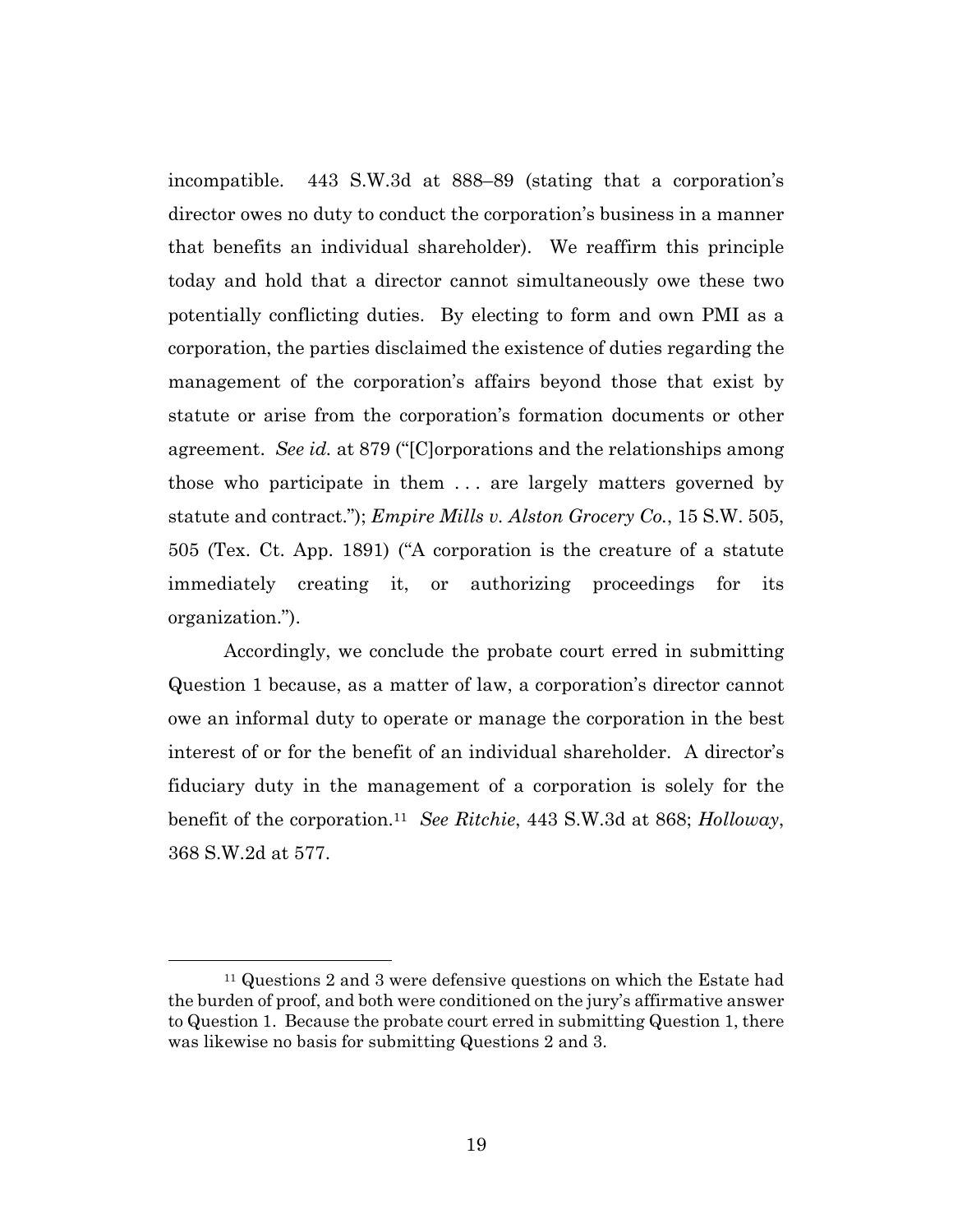## **B. Did the probate court err in submitting the Section 21.418(b) safe-harbor defense?**

Under the common law, a contract between a corporation and director was not automatically void but was voidable for unfairness and fraud. *Holloway*, 368 S.W.2d at 576. The burden was on the director (as fiduciary) to prove that the contract was fair. *Id.*; *see also Tex. Bank & Tr. Co.*, 595 S.W.2d at 508–09 (holding that a fiduciary who benefits from a transaction with his or her principal has the obligation to establish the fairness of the transaction). This Court and others have recognized certain circumstances under which a director could establish that his or her transaction with the corporation was valid. *See Tenison v. Patton*, 67 S.W. 92, 96 (Tex. 1902) (holding that a director's transaction with a corporation would not be invalid if the director established that a quorum of disinterested directors approved the transaction after full disclosure and that the director obtained no undue advantage from the transaction); *Wiberg v. Gulf Coast Land & Dev. Co.*, 360 S.W.2d 563, 567 (Tex. App.—Beaumont 1962, writ ref'd n.r.e.) (holding that a contract between a director and the corporation may be ratified by a majority of the shareholders after full disclosure).

Business Organizations Code Section 21.418(b), originally enacted in 1985,<sup>12</sup> reflects the Legislature's determination that

<sup>12</sup> The substance of Section 21.418(b) was originally enacted as article 2.35–1 of the Business Corporation Act. Act of May 7, 1985, 69th Leg., R.S., ch. 128, § 9, 1985 Tex. Gen. Laws 592, 597. The Legislature adopted the Business Organizations Code in 2003 and incorporated former article 2.35–1 as Section 21.418. Act of May 13, 2003, 78th Leg., R.S., ch. 182, § 1, sec. 21.418, 2003 Tex. Gen. Laws 267, 443. Subsection (e) was added in 2011. Act of May 11, 2011, 82d Leg., R.S., ch. 139, § 28, 2011 Tex. Gen. Laws 650, 659.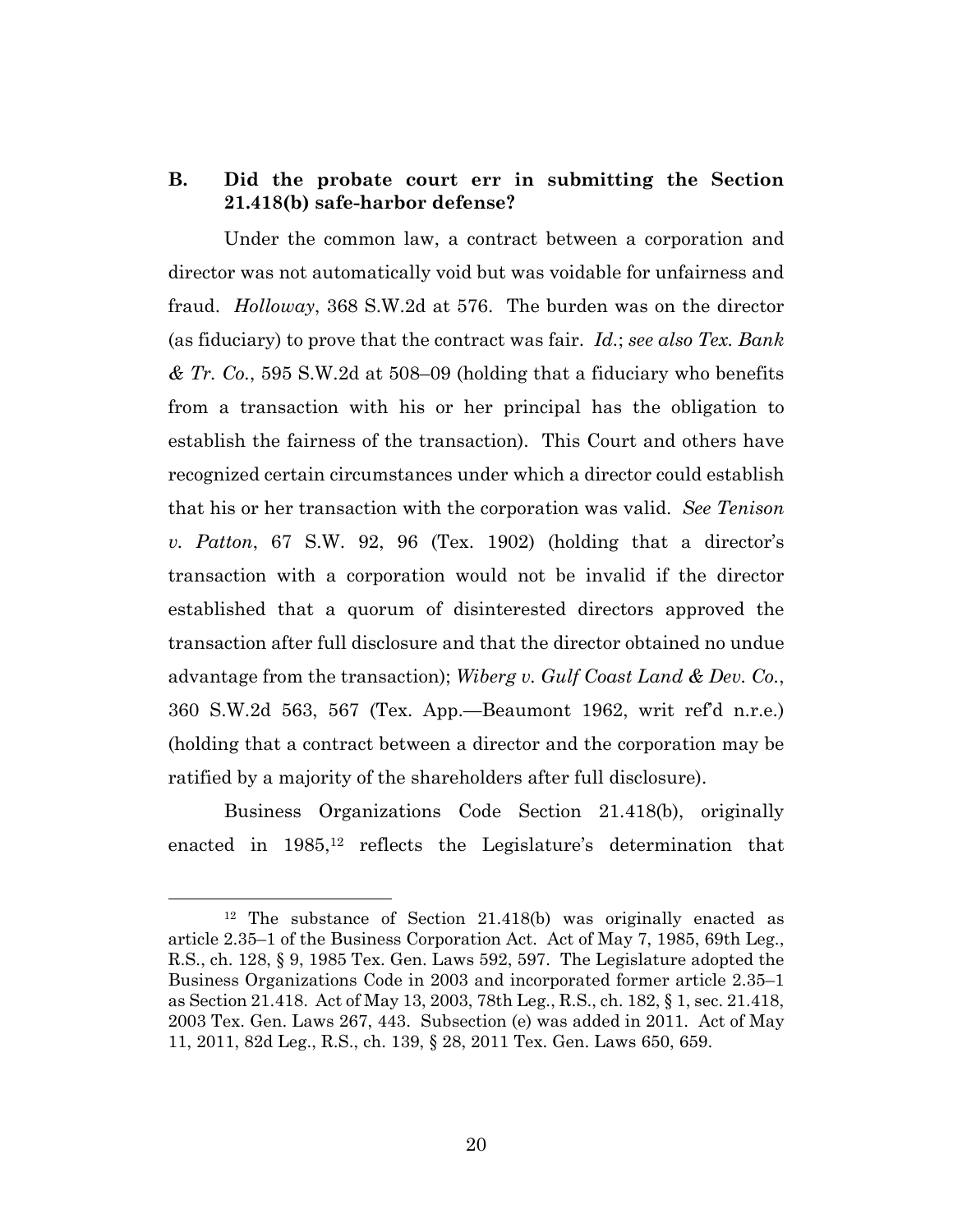transactions between a corporation and an interested director should be

given full legal effect if certain conditions are met. TEX. BUS. ORGS.

CODE § 21.418(b). Section 21.418(b) provides:

An otherwise valid and enforceable contract or transaction [between a corporation and a director] is valid and enforceable, and is not void or voidable, . . . if any one of the following conditions is satisfied:

- (1) the material facts as to the relationship or interest . . . and as to the contract or transaction are disclosed to or known by:
	- (A) the corporation's board of directors or a committee of the board of directors, and the board of directors or committee in good faith authorizes the contract or transaction by the approval of the majority of the disinterested directors or committee members, regardless of whether the disinterested directors or committee members constitute a quorum; or
	- (B) the shareholders entitled to vote on the authorization of the contract or transaction, and the contract or transaction is specifically approved in good faith by a vote of the shareholders; or
- (2) the contract or transaction is fair to the corporation when the contract or transaction is authorized, approved, or ratified by the board of directors, a committee of the board of directors, or the shareholders.

*Id.* § 21.418(b). Section 21.418(b) thus sets forth three distinct conditions under which a self-dealing transaction is deemed "valid and enforceable, and . . . not void or voidable": (1) the transaction was approved by a majority of disinterested directors with knowledge of material facts; (2) the transaction was approved by a vote of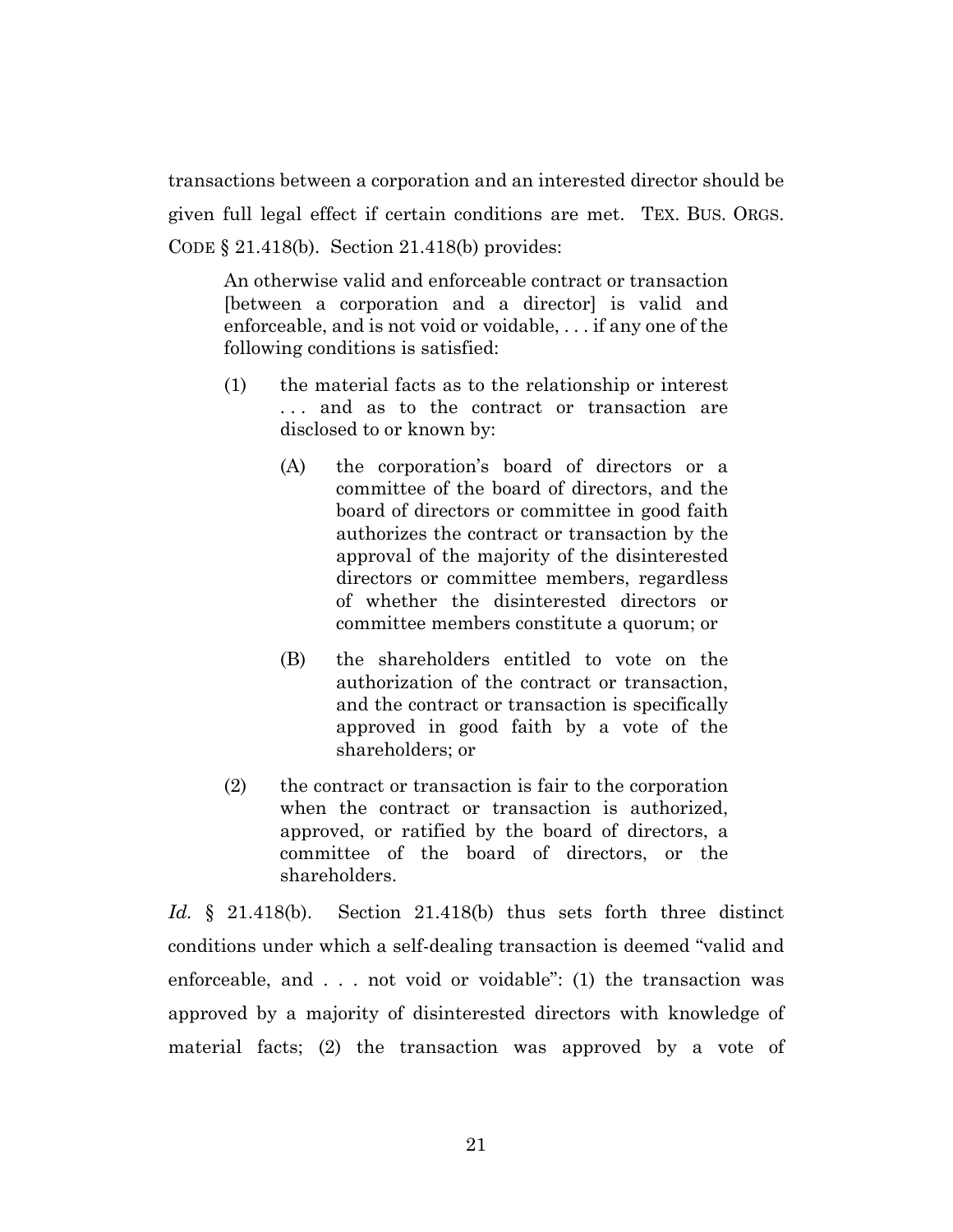shareholders with knowledge of material facts; or (3) the transaction was "fair to the corporation when the contract or transaction [was] authorized, approved, or ratified." *Id.* The burden of proving that a transaction falls within this safe harbor rests on the interested director. *See Roels v. Valkenaar*, No. 03-19-00502-CV, 2020 WL 4930041, at \*6 (Tex. App.—Austin Aug. 20, 2020, no pet.); *see also Health Discovery Corp. v. Williams*, 148 S.W.3d 167, 169 (Tex. App.—Waco 2004, no pet.) (applying former TEX. BUS. CORP. ACT art. 2.35–1, the predecessor to Section 21.418(b)).

The Business Organizations Code also prescribes the effect of a finding that a transaction is within the safe harbor. Section 21.418(e) states:

If at least one of the conditions of Subsection (b) is satisfied, neither the corporation nor any of the corporation's shareholders will have a cause of action against [the interested director or officer] for breach of duty with respect to the making, authorization, or performance of the contract or transaction because the person had the relationship or interest [that makes him an interested director or officer  $\cdots$ 

TEX. BUS. ORGS. CODE § 21.418(e).

In this case, the Estate argued that subsection (b)(2) applied because the share issuance was fair to PMI when it was authorized. *See id.* § 21.418(b)(2). The Estate also argued that neither of the conditions in subsection (b)(1) applied. Dick was PMI's only director, so the share issuance was not (and could not be) approved by a majority of disinterested directors. *See id.* § 21.418(b)(1)(A). And Richard, who was PMI's only shareholder before the share issuance, never voted on it. *See id.* § 21.418(b)(1)(B). While the Estate repeatedly argued that only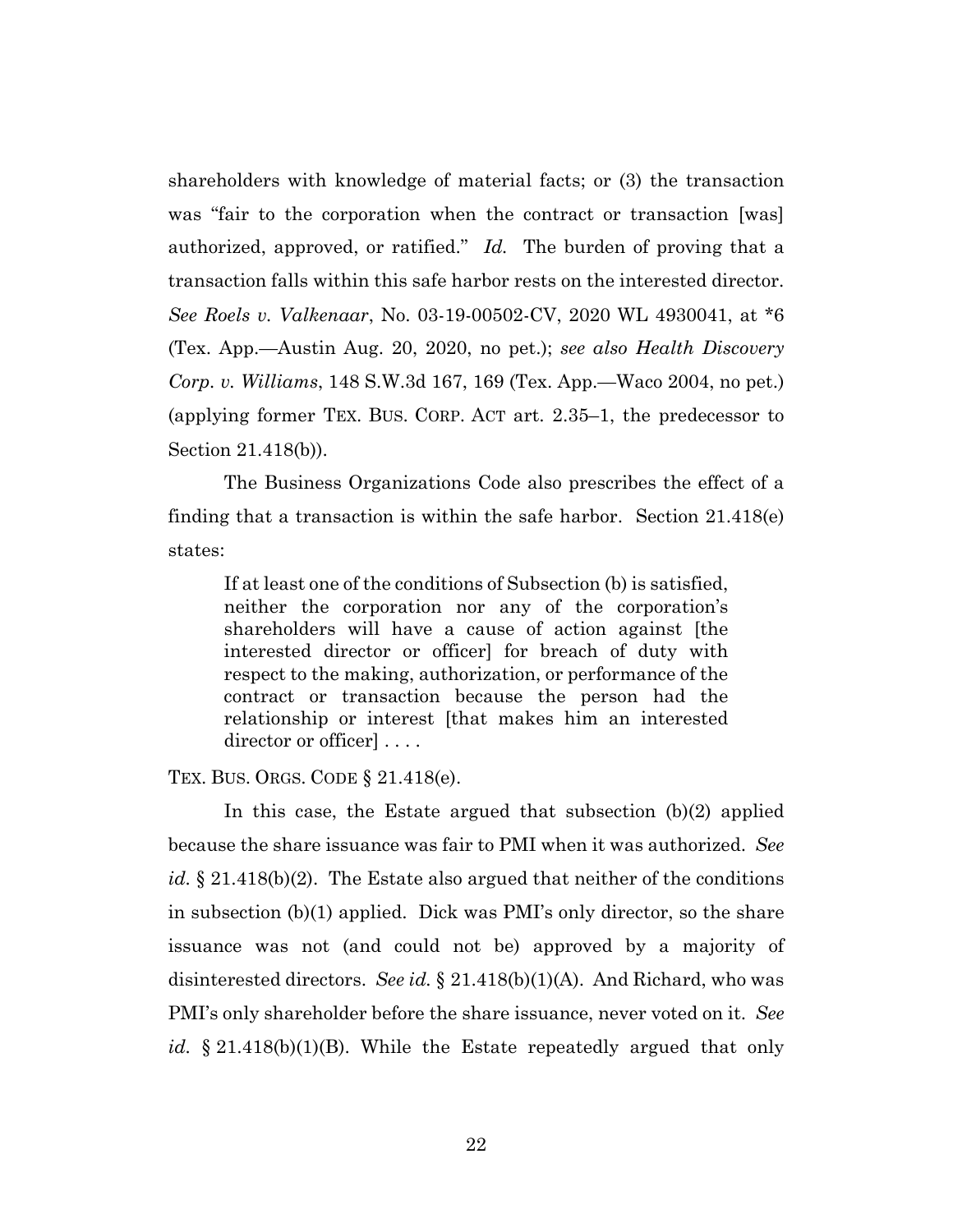subsection (b)(2) should be submitted, Richard argued that all three conditions should be included in Question 4.

In this Court, petitioners argue that Question 4 was improper because it included extraneous instructions not supported by the evidence. We agree. The jury was instructed that the share issuance was "valid and enforceable" if it found any one of the three conditions set forth in Section 21.418(b) was satisfied. But, as petitioners argue, the evidence supported submission of only one: whether the share issuance was fair to PMI. There was no evidence that would support a finding of the other two conditions. It is undisputed that Dick was PMI's only director; therefore, it would have been impossible for a "majority of the disinterested directors" to authorize the share issuance. *Id.*  $\S 21.418(b)(1)(A)$ . Likewise, the share issuance was never approved by "a vote of the shareholders." *Id.* § 21.418(b)(1)(B). Richard was PMI's sole shareholder at the time of the share issuance, and it is undisputed that he never voted for or against it.

An instruction is improper if it is not supported by the pleadings and evidence. *See Hawley*, 284 S.W.3d at 855. The court of appeals correctly concluded that Question 4 contained "superfluous" instructions. 591 S.W.3d at 630. In the absence of affirmative evidence supporting them, it was error to instruct the jury that it could find the share issuance valid and enforceable based on board or shareholder approval. *See Hill*, 849 S.W.2d at 803. We conclude the probate court abused its discretion by instructing the jury that it could find the share issuance valid and enforceable based on the two conditions in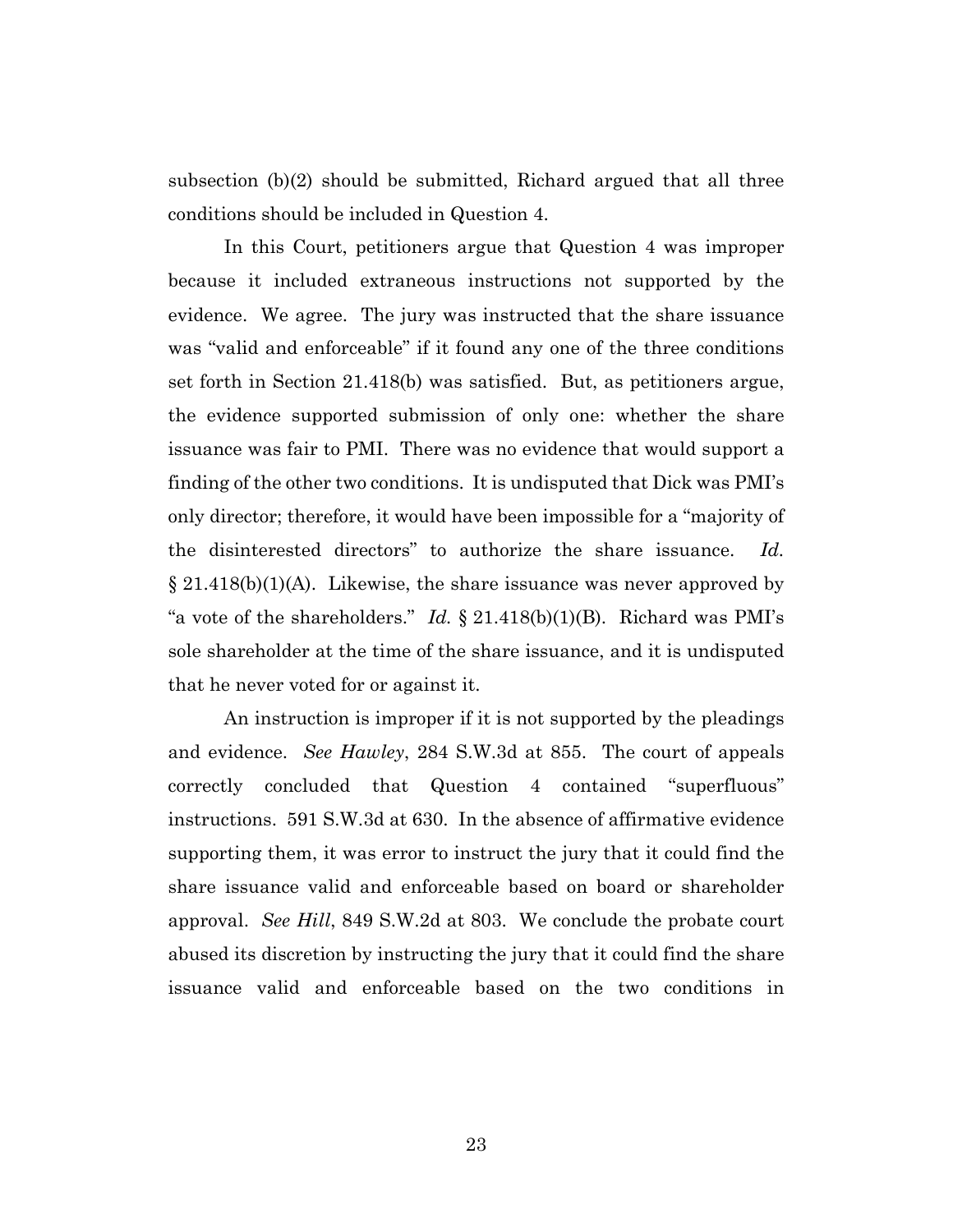Section 21.418(b)(1) when there was no evidence that could support a finding of either.13

In summary, we agree with petitioners that the probate court abused its discretion by submitting Questions 1 through 3. With respect to Question 4, we agree that the probate court erred in instructing the jury that it could find the share issuance was valid and enforceable based on two conditions (approval by the board of directors or shareholders) for which there was no evidence.

### **C. Were the charge errors harmful?**

As noted above, the submission of an erroneous question can be harmful if it confuses or misleads the jury in answering a question that is properly submitted and material to the judgment. *Alvarado*, 897 S.W.2d at 752; *Boatland of Hous.*, 609 S.W.2d at 750. Richard argues that any error in the charge was harmless because there was sufficient evidence to support a conclusion that the share issuance was not fair to PMI and, thus, to support the jury's "no" answer to Question 4. In other words, Richard contends that, because there is some evidence from which the jury could have found that the share issuance was not fair to PMI, the submission of questions about Richard's informal-fiduciary-

<sup>13</sup> The Estate also argues Question 4 was improper because (1) it asked a question of law and (2) it should have specified May 1, 2015, as the date for determining whether the share issuance was fair to PMI. In light of our conclusion that the instructions accompanying Question 4 were erroneous, we do not need to address these additional challenges to Question 4. Their resolution would not change our ultimate disposition. We note, however, that the determination of whether the share issuance was fair to PMI when it was authorized would necessarily include evidence of the shares' purchase price, which some evidence suggests was not determined until May 5, 2015.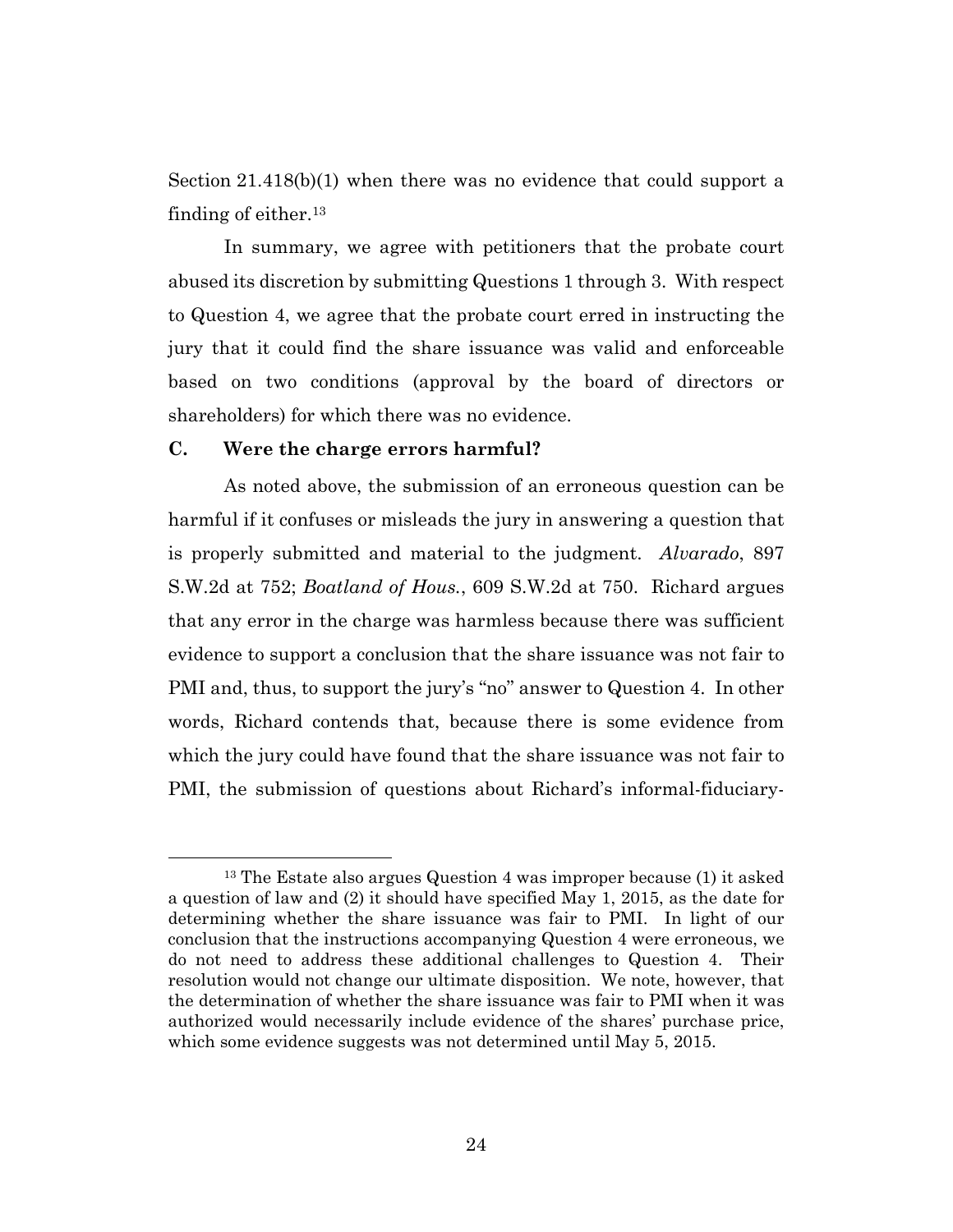duty claim and the inclusion of inapplicable predicates to Section 21.418(b)'s safe-harbor defense was harmless.

We disagree. The jury's deliberations on Question 4 should have focused solely on whether the share issuance was fair to PMI at the time it was authorized, approved, or ratified by Dick. *See* TEX. BUS. ORGS. CODE  $\S 21.418(b)(2)$ . But due to the erroneous submission of the informal-fiduciary-duty theory, a significant amount of Richard's evidence and argument regarding the share issuance focused on its alleged unfairness to *Richard*. Richard testified that he had been groomed to take over the family business from a young age, and he told the jury that the share issuance "upset the applecart" and "cut [him] out." He told the jury he doubted that the signature on the check to pay for the shares was Dick's and that he believed Dick would not have approved the share issuance. According to Richard's testimony, Dick was always proud of Richard and wanted him to have control of the family enterprise.

Continuing with the theme of unfairness to him, Richard relied heavily on the fact that Dick never told Richard about the share issuance to prove that Dick did not in fact authorize it. Petitioners were each asked repeatedly by Richard's counsel about the fact that Richard was not notified of the share issuance until after Dick had died. In response, petitioners vigorously disputed Richard's claim that PMI's bylaws required advance notice of the issuance to Richard. The probate court decided to let counsel "duke it out" for the jury, and they did, making the notice issue a focus of the trial.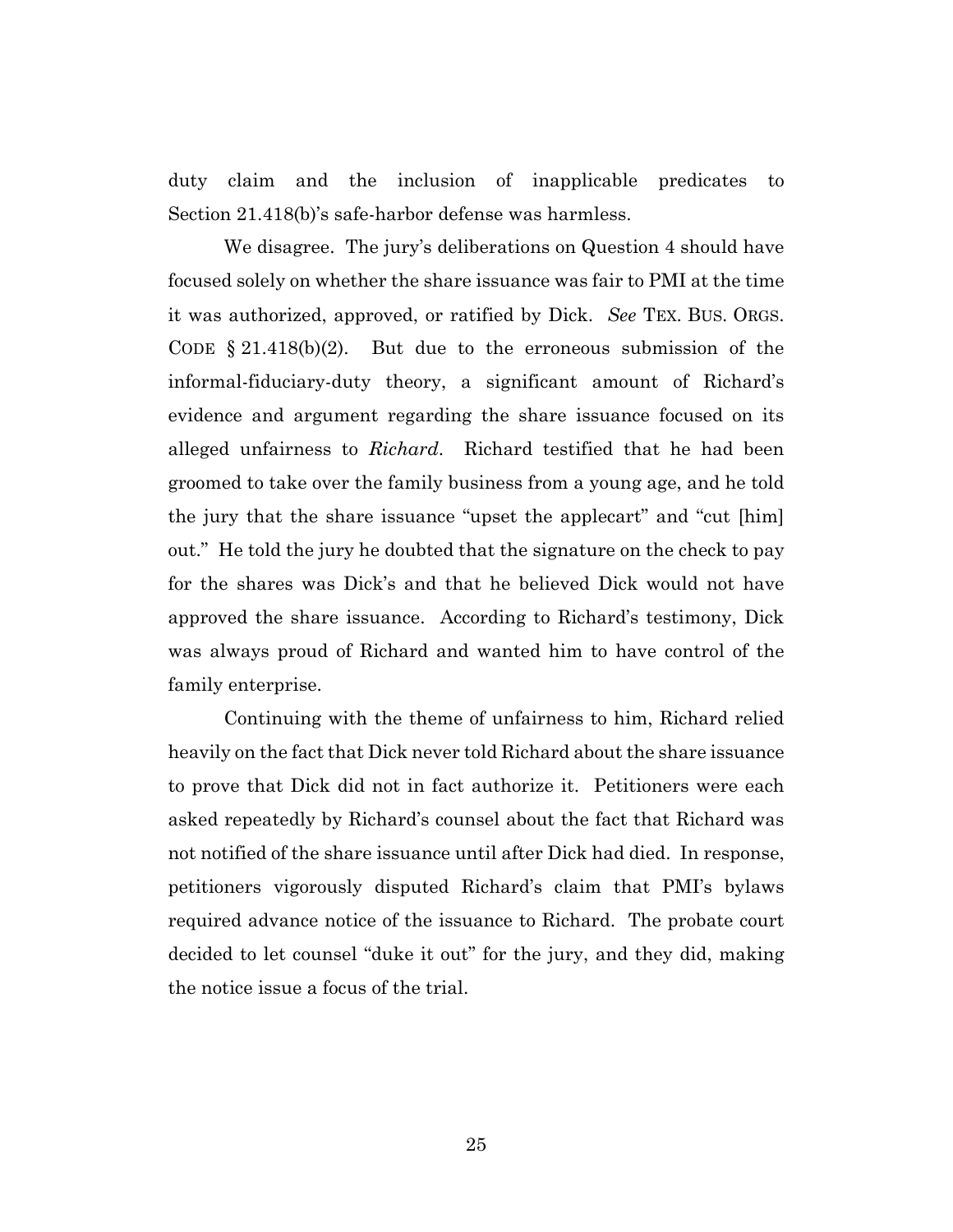In closing argument, Richard asserted that his failure to receive notice of the share issuance meant that the share issuance was not fair. But he conflated the proper inquiry (fairness to PMI) with the improperly submitted one (fairness to Richard), arguing that "the corporation that is PMI, is Richard" and that the share issuance "is not fair to the one person that [PMI] was organized for. That is [Richard]." In short, Richard leveraged the probate court's errors to admit prejudicial evidence under an improperly submitted theory and to mislead the jury's deliberations regarding Question 4 by conflating the transaction's fairness to Richard with its fairness to PMI.

Whether the share issuance was fair to PMI was the critical question. And the evidence on this was sharply conflicting. As the court of appeals noted, "[b]oth sides presented voluminous and competing expert testimony about the market value of PMI." 591 S.W.3d at 630. Richard's expert testified that the market value of the new shares was approximately \$5.6 million, or nearly double the \$3.2 million Dick paid. But the Estate's expert testified that the fair value of PMI at the time of the share issuance was between \$2.8 and \$3.6 million. And petitioners presented evidence that, a year before the share issuance, Richard certified in his personal financial statement that PMI's total value was \$5.6 million, which would make a purchase of 52.4% of the corporation worth approximately \$2.9 million, or less than the \$3.2 million Dick paid.

The evidence on price, which should have been a key issue in the jury's determination of fairness to PMI, was hotly contested. The jury returned a 10–2 verdict. And the probate court erred both in submitting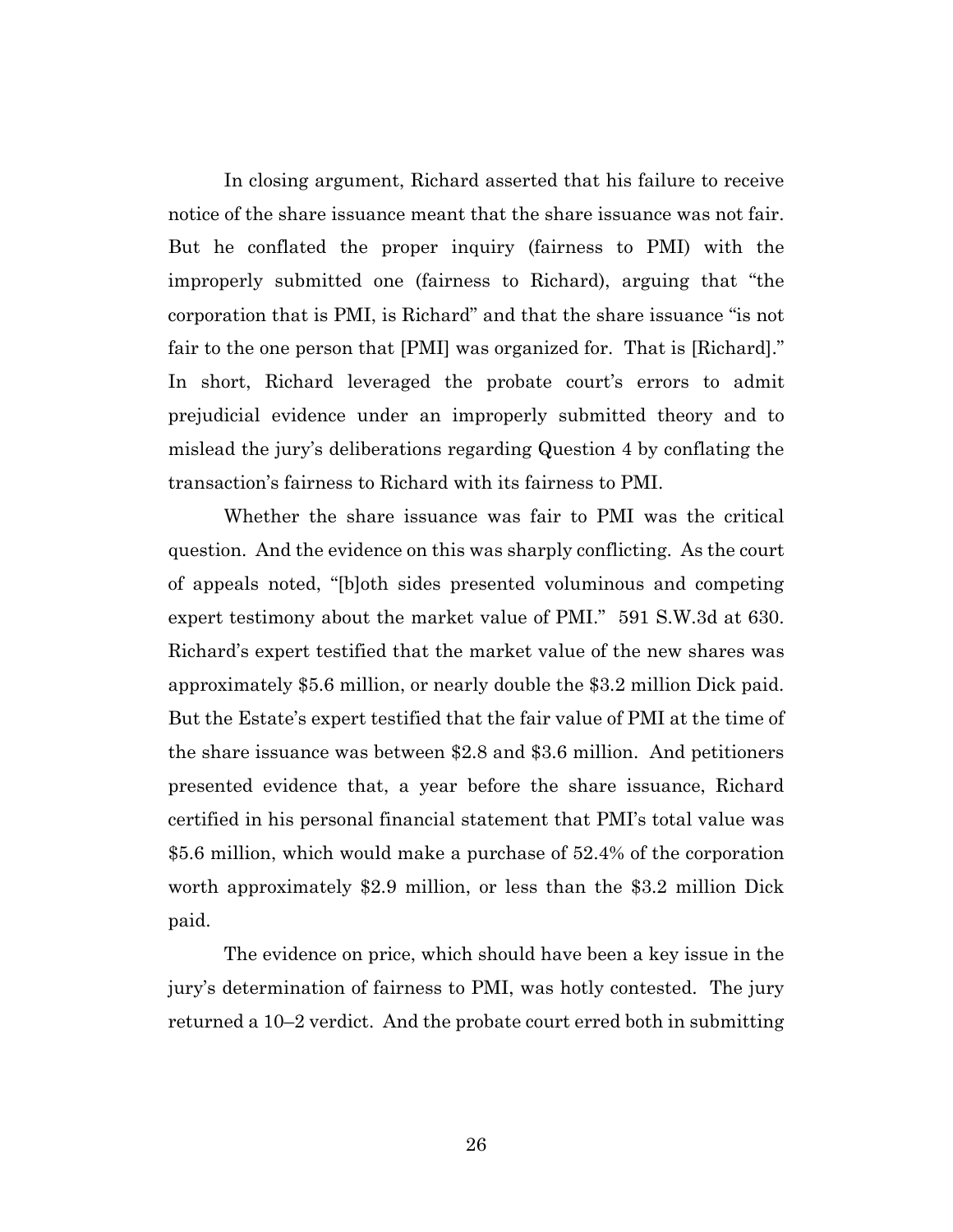three questions relating to an improper informal-fiduciary-duty theory and in providing superfluous instructions on the fourth. Based on our review of the record and considering the probable effect of the probate court's errors on the minds of the jury, we conclude that the probate court's errors probably caused the rendition of an improper judgment. TEX. R. APP. P. 61.1(a).14

### **III. Conclusion**

The probate court improperly submitted an invalid theory of liability—Richard's claim that Dick owed him an informal fiduciary duty to manage PMI in a manner that was consistent with Richard's best interest. We reverse and render judgment that Richard take nothing on this claim.

The improper submission of this theory, along with the probate court's erroneous charge on the Estate's Section 21.418(b) defense, allowed Richard to introduce evidence and argument that misled and confused the jury with respect to whether the share issuance was fair to PMI when it was authorized. We conclude these charge errors probably caused the rendition of an improper judgment. We therefore reverse the court of appeals' judgment affirming the probate court's judgment for Richard on his formal breach of fiduciary duty claim.

<sup>14</sup> Petitioners also argue that the probate court erred by admitting evidence regarding (1) PMI's bylaws, (2) the attempt to terminate the Dick Poe Toyota dealership, and (3) Richard's abandoned claim that Dick was incompetent. In light of our disposition remanding the case for a new trial based on the probate court's charge errors, we do not address the merits of these arguments.